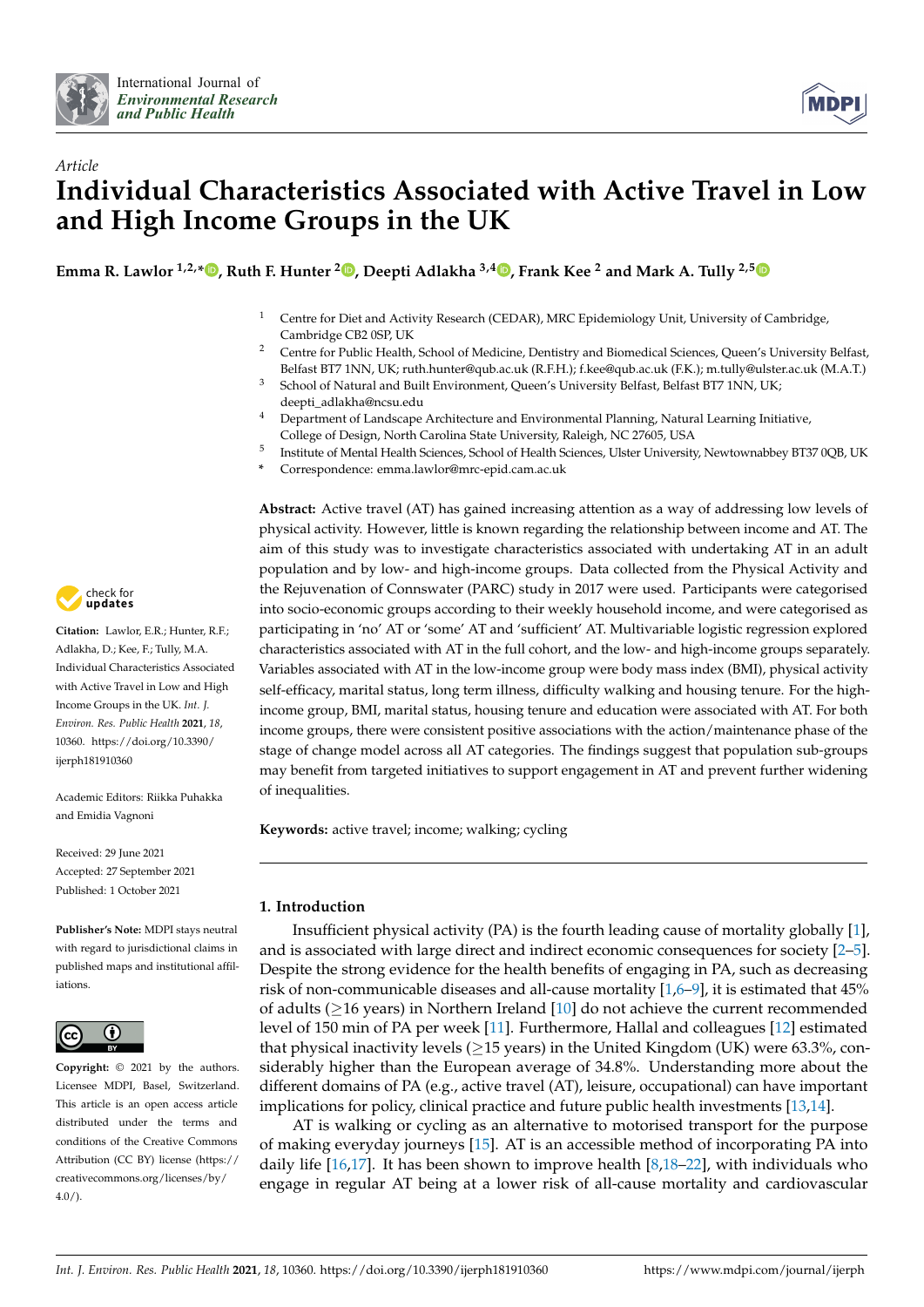disease and diabetes incidence [\[22\]](#page-14-12). Engagement in AT also has wider societal benefits, such as a reduction in transport costs, costs to healthcare services, pollution and traffic congestion [\[23,](#page-14-13)[24\]](#page-14-14). Moreover, adults who engage in AT travel are more likely to meet PA guidelines than those that use motorised modes of transport [\[16](#page-14-8)[,25–](#page-14-15)[27\]](#page-14-16). However, in many countries, levels of AT are very low [\[28](#page-14-17)[–31\]](#page-14-18). Currently, approximately 42% of all journeys in the UK are under two miles [\[32\]](#page-15-0); this is an ideal opportunity to promote engagement in AT either for the whole or part of the journey in combination with other transport modes.

Socio-economic position (SEP) is a known factor to influence health and engagement in health promoting behaviours [\[33,](#page-15-1)[34\]](#page-15-2). Due to it being easily accessible and having a low cost, AT could potentially reduce inequalities [\[35\]](#page-15-3), but there are inconsistent findings regarding the influence of SEP on engagement in AT. For example, a systematic review by Beenacker et al. [\[36\]](#page-15-4) found an inconsistent pattern between SEP and AT, whereas Adams [\[37\]](#page-15-5) found a negative association between being sufficiently active through AT and lower SEP. Furthermore, Olsen et al. [\[38\]](#page-15-6) found that people living in the most deprived areas in Scotland were more likely to report AT than those in the least deprived areas. In these previous studies, SEP has been assessed using information including income (individual or household), occupation-based social class and area-based deprivation measures [\[36](#page-15-4)[–38\]](#page-15-6). Despite this gap in knowledge, previous studies on AT have tended to include populations living in an area of a single SEP, or it was beyond the realm of the study to investigate factors related to SEP.

Socio-demographic, health, environmental and psychological factors have been found to potentially influence AT behaviour. However, most research on these determinants of AT has also focused exclusively on commuting to work or school, and excluded those not in employment [\[16–](#page-14-8)[18,](#page-14-11)[27](#page-14-16)[,39](#page-15-7)[–41\]](#page-15-8). Approximately 30.7% of the Northern Ireland adult population ( $\geq$ 16–64 years) are not in employment [\[42\]](#page-15-9), and 24.8% in the UK ( $\geq$ 16–64 years) are economically inactive [\[43\]](#page-15-10). As AT encompasses non-work-related journeys (e.g., shopping, errands) [\[15\]](#page-14-7), AT can be undertaken by those not employed therefore previous studies have disregarded a sizable proportion of the population. It is also important to investigate AT specifically, as factors influencing AT may differ compared to other types of PA (e.g., leisure, occupational, commuter). AT has previously been assessed in studies most frequently using self-reported measures, such as study-specific questionnaires, validated PA questionnaires, travel diaries and nationally representative surveys or census data [\[13,](#page-14-5)[17,](#page-14-9)[18,](#page-14-11)[36–](#page-15-4)[41](#page-15-8)[,44\]](#page-15-11).

Policy makers recognise that the effects of environmental AT interventions vary between different populations and SEP, and thus this needs to be further understood [\[44](#page-15-11)[,45\]](#page-15-12). Recently, AT has gained heightened recognition from policy makers within the UK [\[46\]](#page-15-13). For example, Northern Ireland has established AT targets, aiming for 20% of all journeys less than 1 mile to be cycled by 2025, and 40% by 2040 [\[47\]](#page-15-14). The UK's government has also set out aims in their 'Cycling and Walking Investment Strategy' to increase the number of stages walked and doubling cycling levels (to 1.6 billion stages) by 2025 [\[48\]](#page-15-15). These ambitious aims strengthen the need for further exploration to identify key sub-populations that may need targeted AT initiatives and additional support.

This study will help to identify these sub-population groups and contribute evidence to increase understanding of the relationship between SEP and AT. It will also provide insights into the influence of socio-demographic, health, environmental and psychological factors with AT in differing income groups. Understanding of these factors and relationships between SEP and AT can help to inform AT interventions that do not further widen inequalities and will potentially increase levels of AT and PA. Thus, the aim of this study was to investigate characteristics associated with undertaking AT in an adult population and by low and high income.

## **2. Materials and Methods**

#### *2.1. Survey*

This paper used data from the Physical Activity and the Rejuvenation of Connswater (PARC) study [\[49\]](#page-15-16), a natural experiment investigating the public health impact of the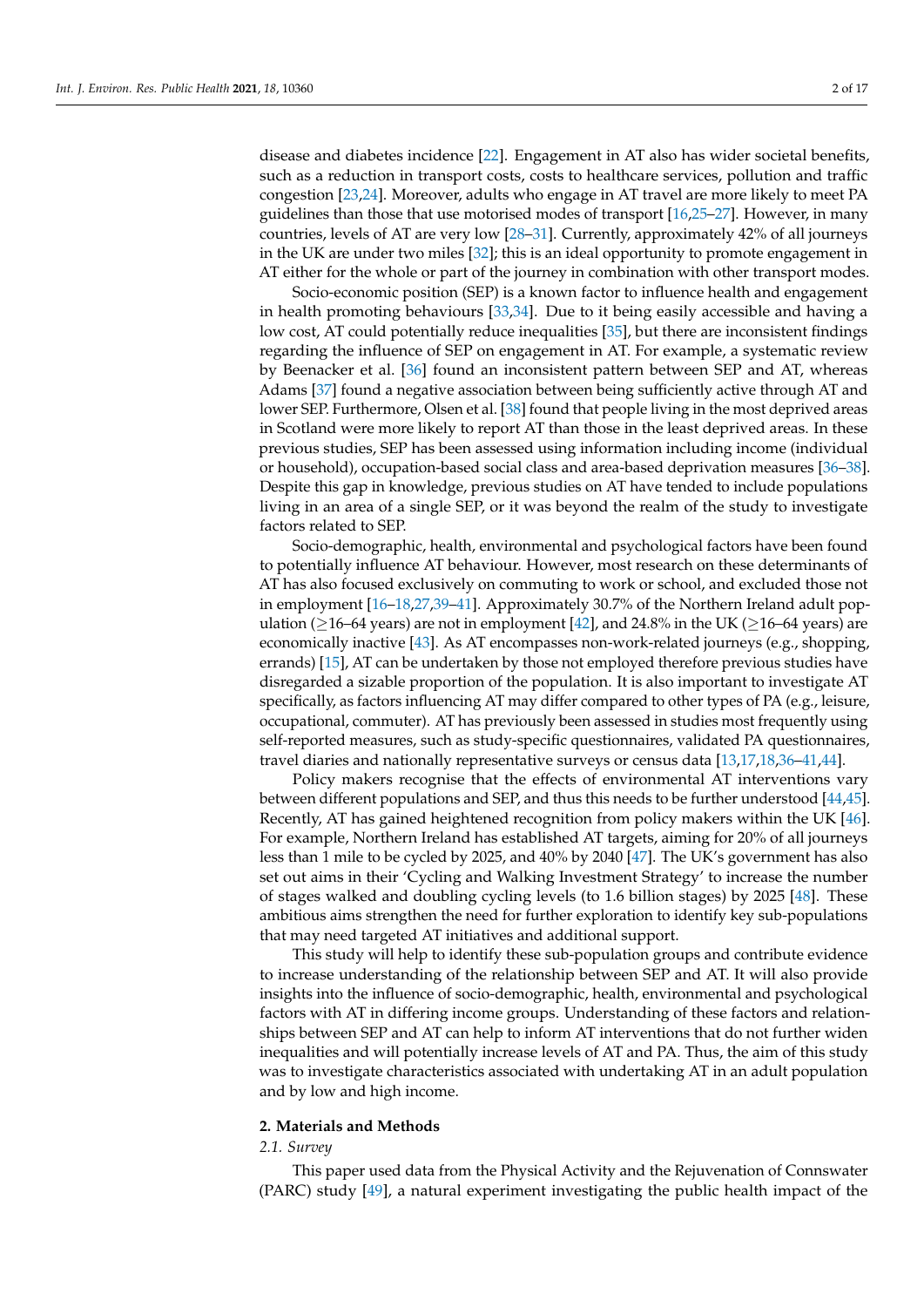creation of the Connswater Community Greenway (CCG). The target area of the survey was the 29 electoral wards (population of approximately 110,600) within a one-mile radius of the greenway. This area consists of a wide range of socio-economic positions, with 7 of these wards being within the top 25% most deprived in Northern Ireland [\[50\]](#page-15-17).

The survey was completed over a 12-month period after the development of the Greenway in 2017. The survey was interviewer administered with the sampling strategy based on evidence of the number of residents in each ward aged 16 or over provided by a national census in 2011. A random probability sampling framework was utilised to choose a random selection of addresses from the Royal Mail Postal Address File, stratified by the proportion of the overall population within each area. The 'last birthday rule' (the individual aged 16 or over who most recently had their birthday) was used to select an individual from within the household to complete the survey. An information sheet about the study was posted to each household then followed up 1 to 2 weeks later by a trained interviewer to gain written consent and administer the questionnaire. All questions were self-reported by the interviewee.

## *2.2. Outcome Measures*

## 2.2.1. Dependent Variable

Active travel: Participants were asked about their frequency and duration of PA in a typical week using the Global Physical Activity Questionnaire (GPAQ) [\[51](#page-15-18)[,52\]](#page-15-19), creating a continuous variable of time spent in AT (minutes/week). Using these data, individuals were also categorised into the groups: those participating in no AT (0 minutes/week); those who participated in 'some AT' ( $\geq$ 10 minutes/week); those sufficiently active through AT (≥150 minutes/week), i.e., meeting PA recommendations.

#### 2.2.2. Independent Variables

Independent variables were grouped into socio-demographic, health, environmental and psychological factors. Independent variables were included based on existing literature suggesting that they may be associated with AT.

Socio-demographic characteristics: Data were collected for gender, age, marital status, housing tenure, household income per week, education, access to bicycle ('yes' or 'no'), and car ownership. Household income per week was categorised in tertiles: low (£60–£230 per week), medium (£231–£580/week) and high (£581+ per week). Highest education achieved was grouped into 'Primary—none/other qualifications', 'Secondary—GCSE/Alevel' and 'Tertiary—Degree/higher education'. Employment status was either 'Employed' or 'Unemployed/economically inactive'. All variables were categorical apart from age which was continuous, and access to bicycle was binary (yes/no).

Health variables: Data were collected for BMI, long term illness which limits PA ('yes' or 'no') and difficulty walking a quarter mile ('yes' or 'no'). Self-reported height and weight was used to calculate BMI (weight  $(kg)/$ height  $(m)^2$ ) that was then categorised into underweight/normal (<24.9 kg/m<sup>2</sup>) and overweight/obese (>25 kg/m<sup>2</sup>). Health assessments included the Short Form-8 Health Survey (SF-8) [\[53\]](#page-15-20), generating a physical and mental component score and the Warwick–Edinburgh Mental Wellbeing Scale (WEMWBS) [\[54\]](#page-15-21), with higher scores indicating better self-rated physical and mental health, and mental well-being, respectively.

Environmental factors: The data generated for this variable were the distance travelled to work daily. These data were categorised into 'Do not work or study/do not work' and 'Travel any distance to work'.

Psychological factors: Psychological variables were the Physical Activity Self-Efficacy mean score [\[55\]](#page-15-22) and the Physical Activity Stages of Change questionnaire [\[56\]](#page-15-23), with the three possible categories of 'Pre-contemplation', 'Contemplation/preparation' and 'Action/Maintenance'. These were categorised due to low numbers in the contemplation, preparation and action stages.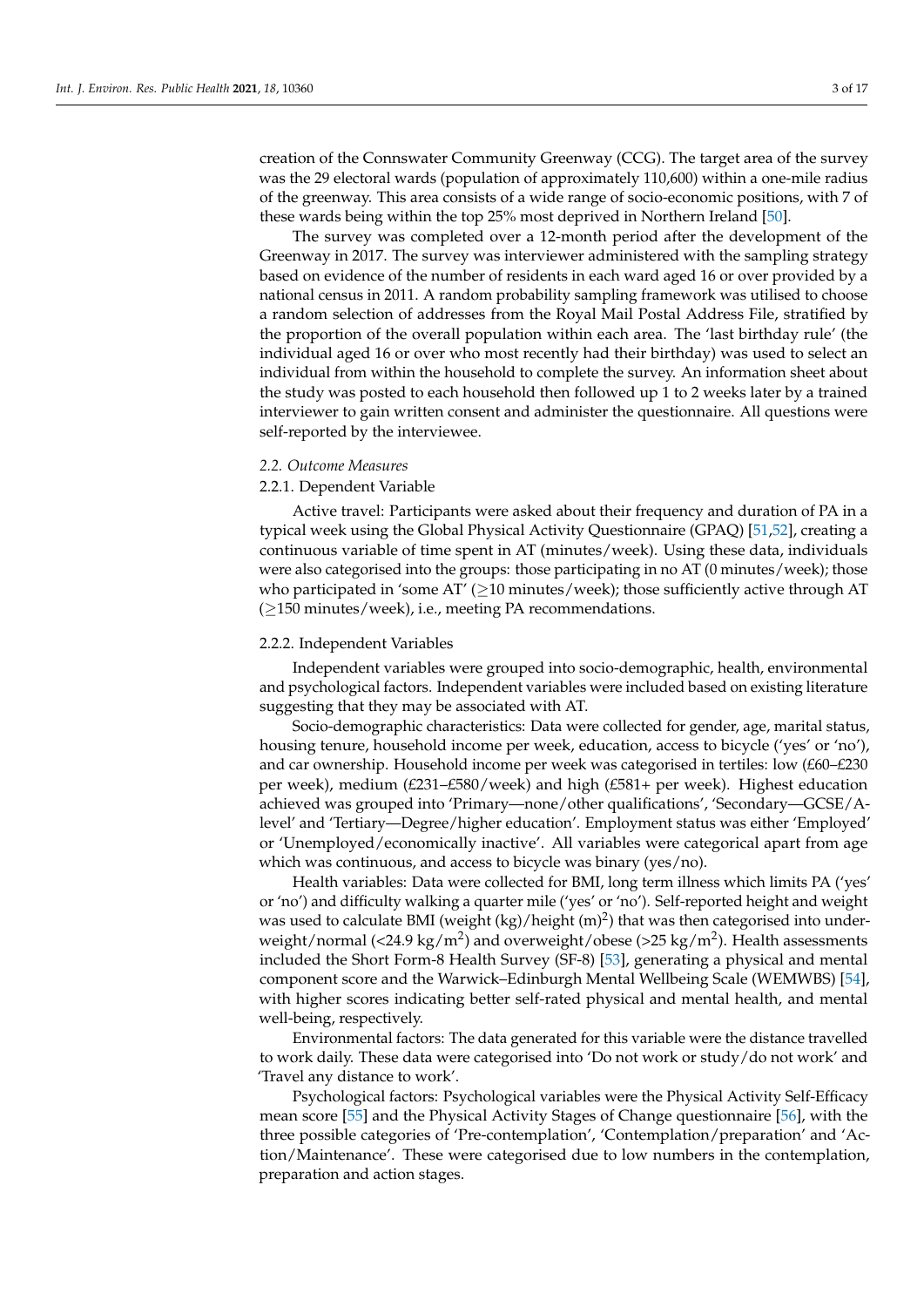#### 2.2.3. Statistical Analysis

All statistical analyses were completed using STATA version 14. Descriptive statistics for the full cohort, and low- and high income-groups were calculated. For categorical variables, the descriptive statistics were the number (*n*) and percentage (%) of participants in each category. For continuous variables, the descriptive statistics used were mean and standard deviation (SD).

The association between variables and each of the three AT participation groups was explored using separate regression models. In these analyses, all variables were entered simultaneously. Age, WEMWBS, SF8 Mental Score, SF8 Physical Score and Physical Activity Self-Efficacy were entered as continuous variables, with all other variables being binary or categorical. Multiple logistic regression was used for the binary AT variable (any AT) and a separate multiple logistic regression was conducted for the binary variable of being sufficiently active through AT ( $\geq$ 150 minutes/week). Multiple linear regression was used for the continuous AT variable (time spent on AT, if any). Only participants with complete data were included in the models. This was completed for the full cohort, and low- and high-income groups separately to enable comparison between the two income groups.

A sensitivity analysis to test for missing data using multiple imputation chain equations was conducted for the full cohort. Data were imputed for the variables BMI, income, PA self-efficacy and marital status. This sensitivity analysis was not conducted for the lowand high-income groups as the amount of data missing was negligible.

#### **3. Results**

#### *3.1. Participant Characteristics*

The full cohort consisted of 1214 participants, with 916 participants having complete data. For the full cohort, participants had a mean age of 51.7 years (SD 19.1), and just over half of the sample were women, had overweight or obesity and were in employment. Further, 30.6% had access to a bicycle, 72.0% had access to a car and 31.6% had a long-term illness limiting activities. In this cohort, 64.1% (*n* = 778) reported doing 'some AT' in the past week and had a median of 90 minutes of AT per week.

The full cohort was divided by income, with 25.1% (*n* = 244) in the low-income group and 29.5% ( $n = 286$ ) in the high-income group. Over half the individuals in both the lowand high-income groups were women but, some differences in characteristics were evident between groups. In comparison to the high-income group, the low-income group had an older sample, a higher number of single/separated/divorced/widowed individuals, home renters, individuals experiencing a long term illness that limited activities and had difficulty walking a quarter mile. The high-income group had a higher proportion of people needing to travel a distance to work, owned at least one car, had access to a bicycle, had tertiary education and were in employment than the low-income group. Further, the high-income group had higher mean scores for psychological outcomes and the majority were in the action/maintenance phase of the stages of change model in contrast to the lowincome group (Table [1\)](#page-4-0). For AT, a larger number in the high-income group reported doing 'some AT' in the past week, in comparison to the low-income group  $(72.7; n = 208 \text{ vs. } 53.7;$  $n = 131$ , respectfully) (Table [2\)](#page-5-0). The findings for medium income are in Tables S1–S5.

Differences were found by income group. For the lower income group, being under/normal weight compared to having overweight/obesity and being in the pre-contemp lation or contemplation/preparation phase of the stages of change model rather than the action/maintenance phase were associated with decreased likelihood of AT, with variance of 32.0%. For the high-income group, being in the contemplation/preparation phase compared to the action/maintenance phase was also associated with being less likely to take part in AT and had a variance of 10.0%.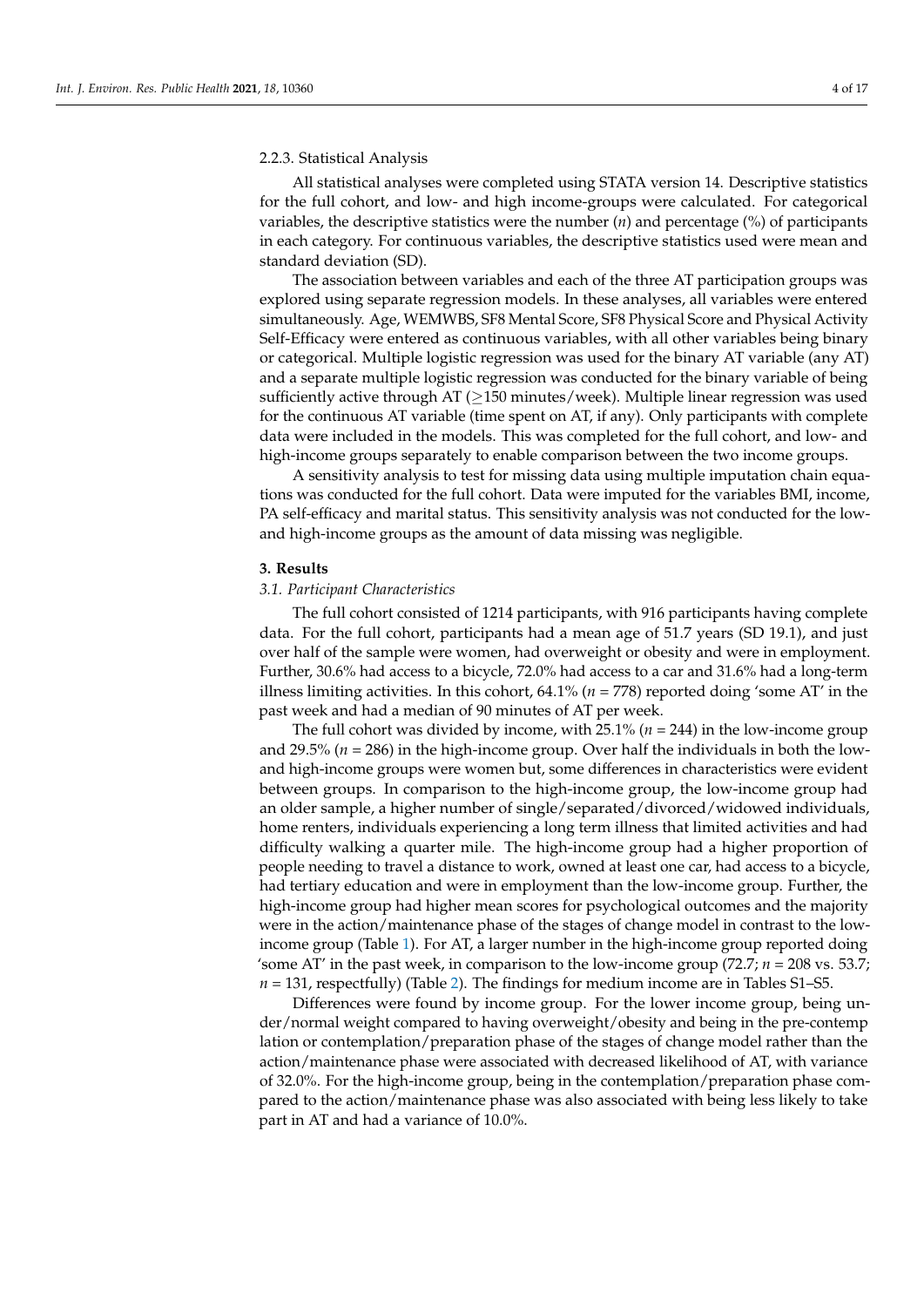<span id="page-4-0"></span>

| Variable                                                                                                             | <b>Full Cohort</b><br>$(n=1214)$                |                                                          | Low Income<br>$(n=244)$                       |                                                     | <b>High Income</b><br>$(n=286)$                |                                                             |  |
|----------------------------------------------------------------------------------------------------------------------|-------------------------------------------------|----------------------------------------------------------|-----------------------------------------------|-----------------------------------------------------|------------------------------------------------|-------------------------------------------------------------|--|
|                                                                                                                      | ${\bf N}$                                       | $\mathbf{O}_{\mathbf{O}}^{\prime}$                       | ${\bf N}$                                     | $\mathbf{O}_{\mathbf{O}}^{\prime}$                  | ${\bf N}$                                      | $\mathbf{O}_{\mathbf{O}}^{\prime}$                          |  |
| Sex<br>Male<br>Female                                                                                                | 531<br>683                                      | 43.74<br>56.26                                           | 85<br>159                                     | 34.84<br>65.16                                      | 132<br>154                                     | 46.15<br>53.85                                              |  |
| Age<br>16 to 39 years<br>40 to 64 years<br>$65+$ years<br>Mean (years (SD)):<br>Range (years):                       | 393<br>471<br>350<br>51.66 (19.07)<br>$16 - 99$ | 32.37<br>38.80<br>28.83<br>$\overline{\phantom{a}}$<br>- | 60<br>74<br>110<br>57.66 (20.30)<br>$19 - 96$ | 24.59<br>30.33<br>45.08<br>$\overline{\phantom{a}}$ | 101<br>156<br>29<br>46.02 (13.91)<br>$18 - 88$ | 35.31<br>54.55<br>10.14<br>$\overline{a}$<br>$\overline{a}$ |  |
| Marital status *<br>Married/co-habiting<br>Single/Separated/divorced/widowed                                         | 571<br>639                                      | 47.19<br>52.81                                           | 45<br>199                                     | 18.44<br>81.56                                      | 218<br>68                                      | 76.22<br>23.78                                              |  |
| Housing tenure<br>Owned outright<br>Mortgage/co-ownership<br>Rented/other                                            | 405<br>333<br>476                               | 33.36<br>27.43<br>39.21                                  | 67<br>13<br>164                               | 27.46<br>5.33<br>67.21                              | 87<br>155<br>44                                | 30.42<br>54.20<br>15.38                                     |  |
| Weekly household income*<br>Low Income (£60-£230)<br>Medium Income (£231-£580)<br>High Income (£581+)                | 244<br>441<br>286                               | 25.13<br>45.42<br>29.45                                  | $\blacksquare$                                | $\overline{\phantom{a}}$                            | $\overline{\phantom{0}}$                       | $\overline{\phantom{a}}$                                    |  |
| BMI category *<br><24.9 Underweight/Normal<br>25-29.9 Overweight/> 30 Obese                                          | 539<br>631                                      | 46.07<br>53.93                                           | 111<br>123                                    | 47.44<br>52.56                                      | 122<br>156                                     | 43.88<br>56.12                                              |  |
| Highest education<br>Primary-none/other qualifications<br>Secondary-GCSE/A-level<br>Tertiary-degree/higher education | 226<br>472<br>516                               | 18.62<br>38.88<br>42.50                                  | 99<br>118<br>27                               | 40.57<br>48.36<br>11.07                             | 7<br>69<br>210                                 | 2.45<br>24.13<br>73.43                                      |  |
| Access to bicycle<br>Yes<br>No                                                                                       | 371<br>843                                      | 30.56<br>69.44                                           | 32<br>212                                     | 13.11<br>86.89                                      | 162<br>124                                     | 56.64<br>43.36                                              |  |
| Number of cars/vans owned<br>$\boldsymbol{0}$<br>1<br>$2+$                                                           | 340<br>543<br>331                               | 28.01<br>44.73<br>27.27                                  | 151<br>84<br>9                                | 61.89<br>34.43<br>3.69                              | 11<br>111<br>164                               | 3.85<br>38.81<br>57.34                                      |  |
| Employment<br>Employed<br>Unemployed/economically inactive                                                           | 608<br>606                                      | 50.08<br>49.92                                           | 38<br>206                                     | 15.57<br>84.43                                      | 233<br>53                                      | 81.53<br>18.47                                              |  |
| Long term illness limiting activities<br>Yes<br>No                                                                   | 383<br>831                                      | 31.55<br>68.45                                           | 148<br>96                                     | 60.66<br>39.34                                      | $44\,$<br>242                                  | 15.38<br>84.62                                              |  |
| Difficulty walking a quarter mile<br>Yes<br>No                                                                       | 268<br>946                                      | 22.08<br>77.92                                           | 108<br>136                                    | 44.26<br>55.74                                      | 26<br>260                                      | 9.09<br>90.91                                               |  |
| Distance travelled to work daily<br>Do not work or study/Work at home<br>Travel any distance to work                 | 599<br>615                                      | 49.34<br>50.66                                           | 206<br>38                                     | 84.43<br>15.57                                      | 61<br>225                                      | 21.33<br>78.67                                              |  |
| Active travel<br>None<br>Some                                                                                        | 436<br>778                                      | 35.91<br>64.09                                           | 113<br>131                                    | 46.31<br>53.69                                      | 78<br>208                                      | 27.27<br>72.73                                              |  |

**Table 1.** Participant socio-demographics for full cohort and by low and high income.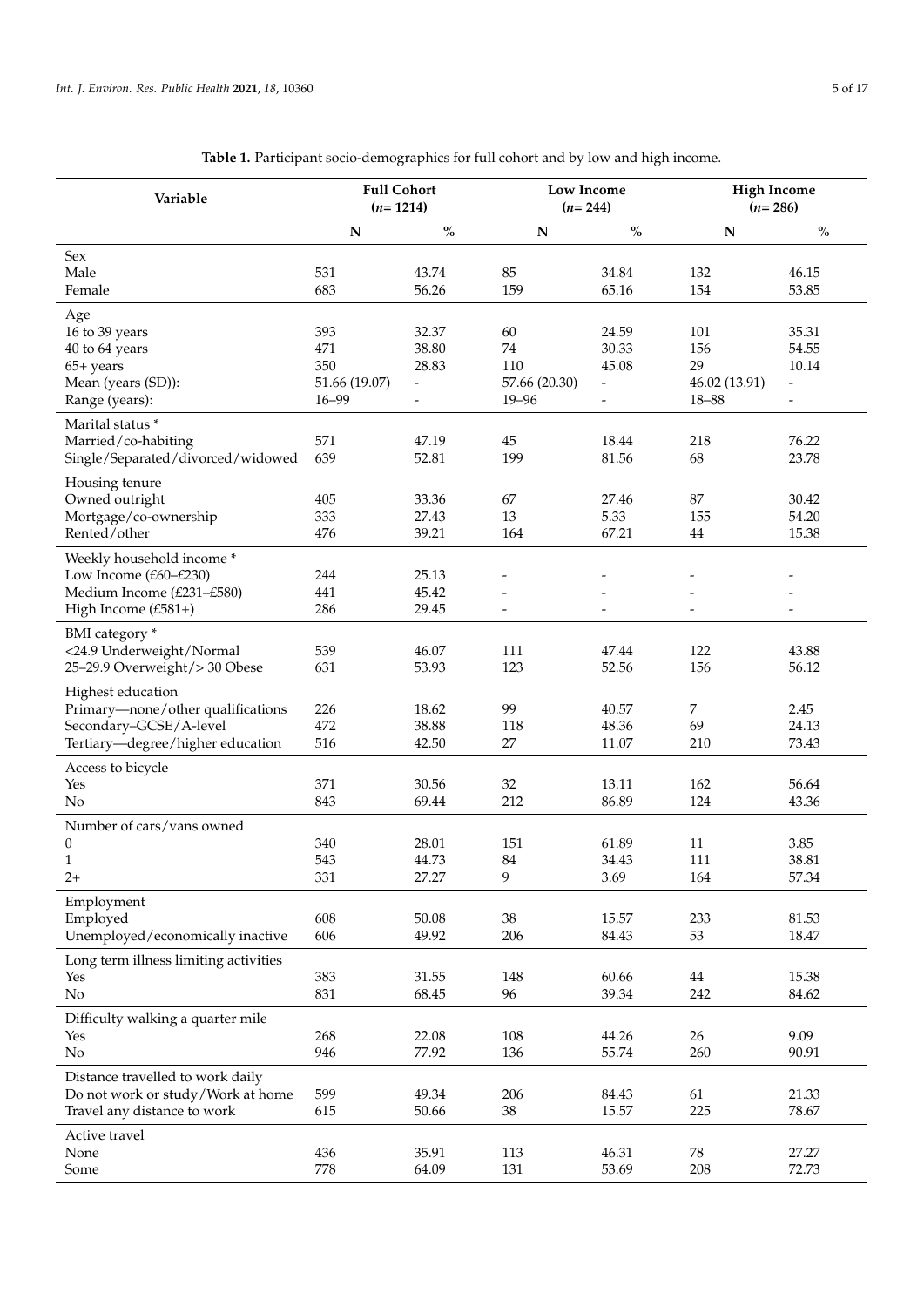| Variable                                             | <b>Full Cohort</b><br>$(n=1214)$ |           | <b>Low Income</b><br>$(n=244)$ |           |       | <b>High Income</b><br>$(n=286)$ |  |
|------------------------------------------------------|----------------------------------|-----------|--------------------------------|-----------|-------|---------------------------------|--|
|                                                      | N                                | $\%$      | N                              | $\%$      | N     | $\%$                            |  |
| Stage of change                                      |                                  |           |                                |           |       |                                 |  |
| Pre-contemplation                                    | 394                              | 32.45     | 125                            | 51.23     | 49    | 17.13                           |  |
| Contemplation/Preparation                            | 187                              | 15.40     | 29                             | 11.89     | 59    | 20.63                           |  |
| Action/Maintenance                                   | 633                              | 52.14     | 90                             | 36.89     | 178   | 62.24                           |  |
|                                                      | Mean                             | <b>SD</b> | Mean                           | <b>SD</b> | Mean  | SD                              |  |
| <b>WEMWBS</b>                                        | 51.21                            | 9.30      | 45.58                          | 10.05     | 53.98 | 7.00                            |  |
| SF8 Mental Summary Score                             | 48.75                            | 10.24     | 43.94                          | 11.65     | 50.88 | 7.35                            |  |
| SF8 Physical Summary Score                           | 48.18                            | 10.84     | 42.49                          | 11.37     | 52.14 | 7.83                            |  |
| Physical Activity Self-Efficacy<br>Mean <sup>*</sup> | 2.38                             | 0.97      | 1.93                           | 0.93      | 2.71  | 0.96                            |  |

**Table 1.** *Cont.*

\* Participant data missing, therefore the total does not equal 1214. (N for variables with missing data for full cohort: marital status: *n* = 1210; socio-economic position: *n* = 971; BMI category: *n*= 1170; physical activity self-efficacy mean: *n*= 1176).

|  |  | Table 2. Engagement in active travel by participants for full cohort and by low and high income. |  |  |  |  |  |  |  |  |
|--|--|--------------------------------------------------------------------------------------------------|--|--|--|--|--|--|--|--|
|--|--|--------------------------------------------------------------------------------------------------|--|--|--|--|--|--|--|--|

<span id="page-5-0"></span>

|                                                                                                                  | <b>Full Cohort</b> | Low Income    | <b>High Income</b> |
|------------------------------------------------------------------------------------------------------------------|--------------------|---------------|--------------------|
| Median minutes of active travel per week (minutes (IQR))                                                         | $90(0-240)$        | $30(0-205)$   | $120(0-240)$       |
| Number of participants doing 'some' active travel (over<br>10 minutes per week) $(n \ (\%)$                      | 778 (64.09)        | 131 (53.69)   | 208 (72.73)        |
| Median minutes of active travel for those that do 'some' active<br>travel (over 10 minutes per week) (min (IQR)) | $200(100-315)$     | $160(90-360)$ | 200 (100-300)      |
| Number of participants that achieve over 150 minutes of active<br>travel per week $(n \, (%)$                    | 489 (40.28)        | 75 (30.74)    | 125 (43.71)        |
|                                                                                                                  |                    |               |                    |

IQR: Inter-quartile range.

# *3.2. Associations with Active Travel*

## 3.2.1. Engaging in Some Active Travel

The multiple logistic regression model exploring the association between sociodemographic variables and some AT ( $\geq$ 10 minutes per week) is summarised in Table [3.](#page-6-0) For the full cohort, there was a decreased likelihood of engaging in some AT for those who were of underweight/normal weight compared to those with overweight/obesity, having difficulty walking a quarter of a mile, and being in the pre-contemplation or contemplation/preparation phases of the stages of change model compared to being in the action/maintenance phase. Not owning a car was associated with increased likelihood of some AT compared to owning two or more cars. WEMWBS score was also positively associated with increased likelihood of some AT. The pseudo- $R^2$  value suggests that individual factors explained 15.0% of the variance in AT.

# 3.2.2. Amount of Time Engaging in Active Travel

Table [4](#page-7-0) summarises the multiple linear regression analysis exploring the relationship between the socio-demographic variables and time spent on AT. For the full cohort, being in the pre-contemplation or contemplation/preparation phases of the stage of change model were significantly associated with less time spent in AT compared to the action/maintenance phase, and SF8 physical summary score was positively associated with AT time. The  $R^2$  value indicated that individual factors explained 11.0% of the variance in AT.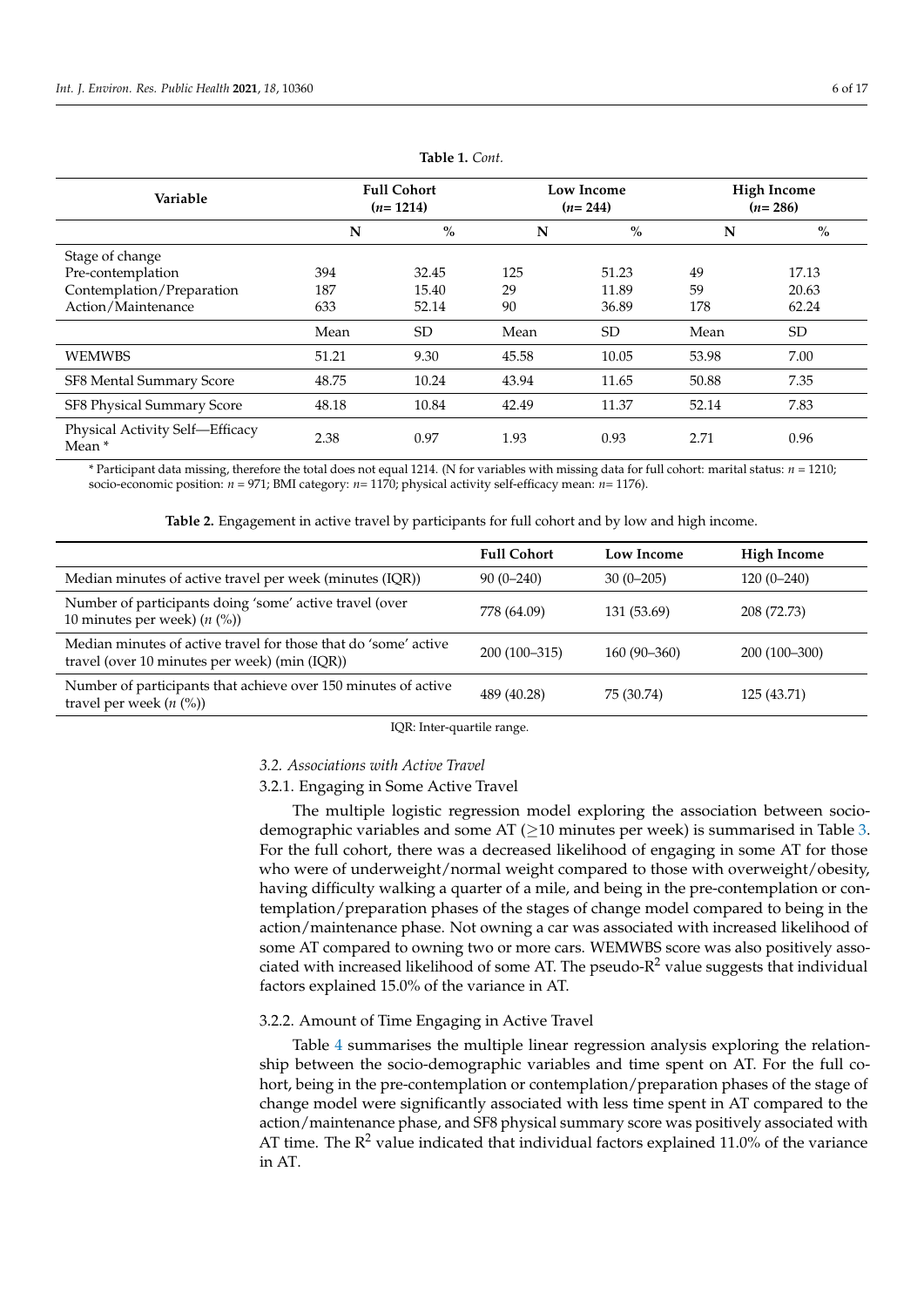<span id="page-6-0"></span>**Table 3.** Multiple logistic regression of socio-demographic, health, environmental and psychological associations of none/some active travel (binary) for full cohort and by low and high income.

| Variable                                                                                                             | Full Cohort ( $n = 916$ ) *                       | Low Income $(n = 219)$ *                         | High Income ( $n = 277$ ) *                        |
|----------------------------------------------------------------------------------------------------------------------|---------------------------------------------------|--------------------------------------------------|----------------------------------------------------|
|                                                                                                                      | Odds Ratio (95% CI)                               | Odds Ratio (95% CI)                              | Odds Ratio (95% CI)                                |
| Sex<br>Male<br>Female                                                                                                | 0.98(0.71, 1.36)<br>Ref.                          | 1.99(0.89, 4.45)<br>Ref.                         | 1.09(0.59, 2.01)<br>Ref.                           |
| Age (continuous, per year)                                                                                           |                                                   |                                                  |                                                    |
|                                                                                                                      | 0.98(0.97, 1.00)                                  | 0.98(0.96, 1.01)                                 | 1.00(0.97, 1.03)                                   |
| Marital status<br>Married/co-habiting<br>Single/Separated/divorced/widowed                                           | 1.07(0.73, 1.57)<br>Ref.                          | 2.95(0.99, 8.80)<br>Ref.                         | 0.46(0.19, 1.09)<br>Ref.                           |
| Housing tenure<br>Owned outright<br>Mortgage/co-ownership<br>Rented/other                                            | 1.40(0.86, 2.28)<br>1.21(0.75, 1.97)<br>Ref.      | 1.30(0.51, 3.34)<br>1.43(0.24, 8.46)<br>Ref.     | 1.33(0.38, 4.61)<br>1.08(0.40, 2.96)<br>Ref.       |
| Weekly household income<br>Low Income (£60-£230)<br>Medium Income (£231-£580)<br>High Income $(E581+)$               | 1.39(0.76, 2.54)<br>1.00(0.65, 1.53)<br>Ref.      |                                                  |                                                    |
| <b>BMI</b> category<br>Underweight/Normal<br>Overweight/Obese                                                        | 0.65(0.48, 0.90)<br>Ref.                          | 0.38(0.17, 0.82)<br>Ref.                         | 1.35(0.73, 2.52)<br>Ref.                           |
| Highest education<br>Primary-none/other qualifications<br>Secondary-GCSE/A-level<br>Tertiary-degree/higher education | 0.65(0.39, 1.09)<br>$0.84$ $(0.58, 1.21)$<br>Ref. | 1.31(0.35, 4.95)<br>1.43(0.40, 5.08)<br>Ref.     | 1.29(0.13, 13.27)<br>$0.72$ $(0.37, 1.38)$<br>Ref. |
| Access to bicycle<br>Yes<br>No                                                                                       | 1.25(0.84, 1.84)<br>Ref.                          | 0.40(0.10, 1.58)<br>Ref.                         | 1.70(0.93, 3.13)<br>Ref.                           |
| Number of cars/vans owned<br>0<br>1<br>$2+$                                                                          | 1.91(1.04, 3.50)<br>1.34 (0.87, 2.06)<br>Ref.     | 3.41 (0.43, 26.71)<br>2.13 (0.31, 14.77)<br>Ref. | 5.20(0.45, 60.33)<br>1.49(0.75, 2.98)<br>Ref.      |
| Employment<br>Unemployed/economically inactive<br>Employed                                                           | 1.04(0.41, 2.60)<br>Ref.                          | $0.22$ $(0.02, 2.57)$<br>Ref.                    | 1.26(0.29, 5.54)<br>Ref.                           |
| Long term illness limiting activities<br>Yes<br>No                                                                   | 0.99(0.59, 1.65)<br>Ref.                          | 1.54(0.49, 4.86)<br>Ref.                         | 0.69(0.25, 1.92)<br>Ref.                           |
| Difficulty walking a quarter mile<br>Yes<br>No                                                                       | 0.56(0.33, 0.94)<br>Ref.                          | 0.62(0.24, 1.58)<br>Ref.                         | 1.39(0.38, 5.04)<br>Ref.                           |
| Distance travelled to work daily<br>Do not work or study/Work at home<br>Travel any distance to work                 | 1.12(0.45, 2.76)<br>Ref.                          | 3.00(0.28, 32.18)<br>Ref.                        | 0.98(0.24, 3.93)<br>Ref.                           |
| Stage of change<br>Pre-contemplation<br>Contemplation/Preparation<br>Action/Maintenance                              | 0.49(0.32, 0.74)<br>0.45(0.29, 0.70)<br>Ref.      | 0.33(0.12, 0.92)<br>0.27(0.08, 0.89)<br>Ref.     | 0.68(0.30, 1.52)<br>0.48(0.23, 0.98)<br>Ref.       |
| WEMWBS (continuous, per unit)                                                                                        | 1.04(1.01, 1.06)                                  | 1.05(1.00, 1.11)                                 | 1.05(0.99, 1.10)                                   |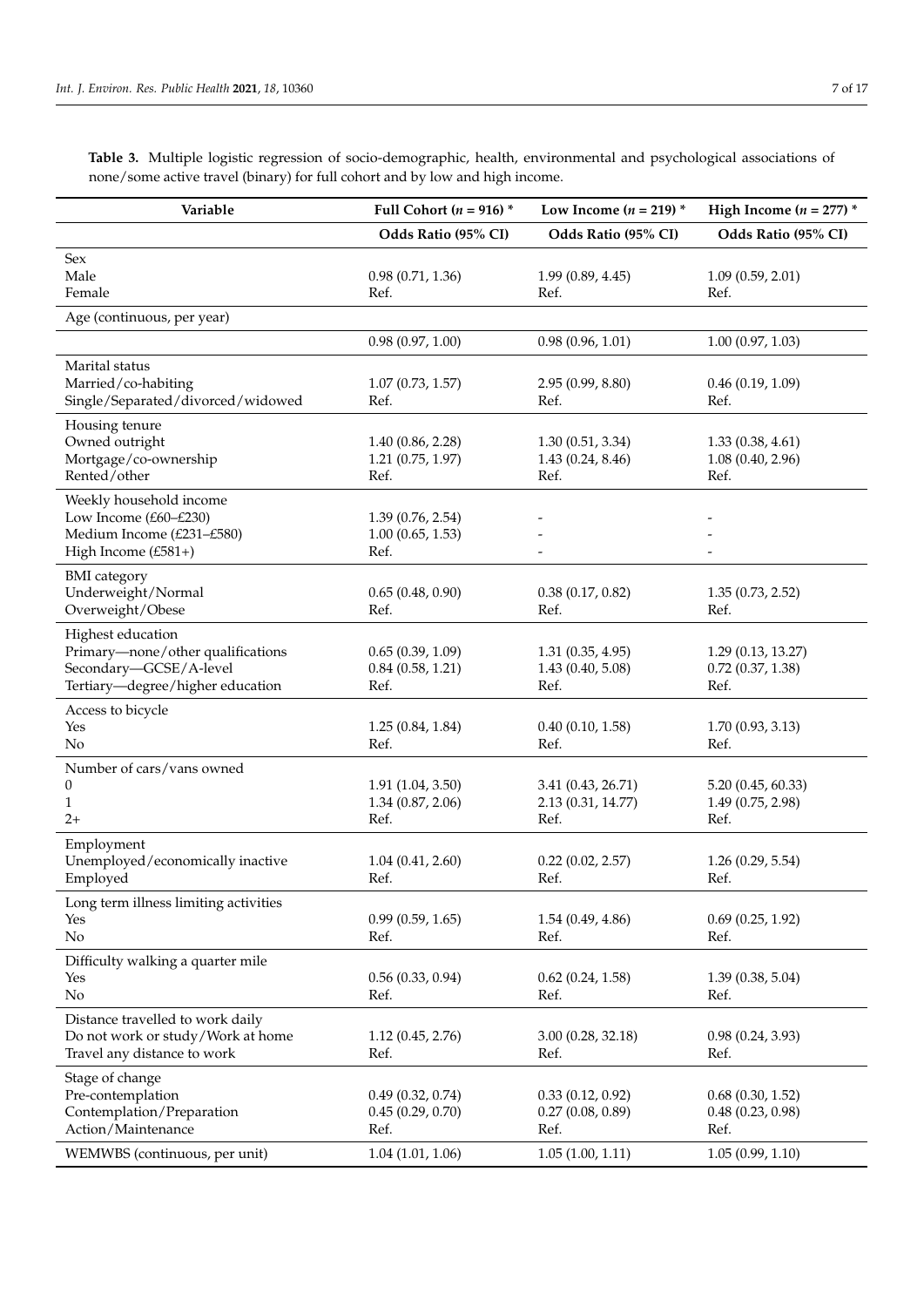| Variable                                                       | Full Cohort ( $n = 916$ ) * | Low Income ( $n = 219$ ) * | High Income ( $n = 277$ ) * |
|----------------------------------------------------------------|-----------------------------|----------------------------|-----------------------------|
|                                                                | Odds Ratio (95% CI)         | Odds Ratio (95% CI)        | Odds Ratio (95% CI)         |
| SF8 Mental Summary Score (continuous,<br>per unit)             | 1.01(0.99, 1.03)            | 1.01(0.96, 1.06)           | 1.02(0.98, 1.07)            |
| SF8 Physical Summary Score (continuous,<br>per unit)           | 1.01(0.99, 1.04)            | 1.05(0.99, 1.11)           | 0.97(0.92, 1.01)            |
| Physical Activity Self-Efficacy Mean<br>(continuous, per unit) | 1.13(0.93, 1.36)            | 1.61(0.91, 2.84)           | 1.12(0.80, 1.55)            |
| $_{cons}$                                                      | 0.27(0.05, 1.37)            | 0.01(0.00, 1.00)           | 0.42(0.01, 12.32)           |
| Pseudo r-squared                                               | 0.15                        | 0.32                       | 0.10                        |

**Table 3.** *Cont.*

\* Only participants with no missing data included in analyses.

<span id="page-7-0"></span>**Table 4.** Multiple linear regression of socio-demographic, health, environmental and psychological associations of those that engage in 'some' active travel (continuous data) for full cohort and by low and high income.

| Variable                                                                                                             | <b>Full Cohort</b><br>$(n = 609)$ *                         | <b>Low Income</b><br>$(n = 126)$ *                                  | <b>High Income</b><br>$(n = 202)$ *                                |
|----------------------------------------------------------------------------------------------------------------------|-------------------------------------------------------------|---------------------------------------------------------------------|--------------------------------------------------------------------|
|                                                                                                                      | Coef. (95% CI)                                              | Coef. (95% CI)                                                      | Coef. (95% CI)                                                     |
| Sex<br>Male<br>Female                                                                                                | $31.77 (-10.99, 74.54)$<br>Ref.                             | $27.92 (-86.96, 142.80)$<br>Ref.                                    | $28.42 (-39.70, 96.55)$<br>Ref.                                    |
| Age (continuous, per year)                                                                                           | $0.58$ (-1.16, 2.32)                                        | $0.38$ (-3.19, 3.95)                                                | $1.87$ (-1.37, 5.11)                                               |
| Marital status<br>Married/co-habiting<br>Single/Separated/divorced/widowed                                           | $20.36 (-27.80, 68.53)$<br>Ref.                             | $25.20(-94.33, 144.72)$<br>Ref.                                     | 80.04 (0.16, 159.92)<br>Ref.                                       |
| Housing tenure<br>Owned outright<br>Mortgage/co-ownership<br>Rented/other                                            | $-48.63(-115.40, 18.13)$<br>$-21.38(-82.43, 39.67)$<br>Ref. | $-10.02$ ( $-162.03$ , 142.00)<br>$97.13 (-133.36, 327.62)$<br>Ref. | $-177.86(-302.11,-53.61)$<br>$-122.72(-224.50, -20.95)$<br>Ref.    |
| Weekly household income<br>Low Income (£60-£230)<br>Medium Income (£231-£580)<br>High Income (£581+)                 | $2.15(-73.93, 78.23)$<br>$37.17 (-14.30, 88.64)$<br>Ref.    |                                                                     |                                                                    |
| <b>BMI</b> category<br>Underweight/Normal<br>Overweight/Obese                                                        | $5.02 (-36.63, 46.67)$<br>Ref.                              | $-5.22$ ( $-114.26$ , 103.82)<br>Ref.                               | $22.21 (-44.57, 88.99)$<br>Ref.                                    |
| Highest education<br>Primary-none/other qualifications<br>Secondary-GCSE/A-level<br>Tertiary-degree/higher education | $16.86 (-58.12, 91.83)$<br>$2.11 (-44.47, 48.68)$<br>Ref.   | $-22.38(-207.53, 162.77)$<br>$12.05(-147.13, 171.24)$<br>Ref.       | $-111.69$ ( $-300.14$ , 76.76)<br>$-39.71(-117.92, 38.49)$<br>Ref. |
| Access to bicycle<br>Yes<br>No                                                                                       | $-4.71(-51.22, 41.81)$<br>Ref.                              | $31.15 (-124.81, 187.12)$<br>Ref.                                   | $-52.39(-119.43, 14.64)$<br>Ref.                                   |
| Number of cars/vans owned<br>$\theta$<br>1<br>$2+$                                                                   | $50.54 (-24.73, 125.80)$<br>$-9.15(-63.14, 44.85)$<br>Ref.  | $-71.59(-355.29, 212.11)$<br>$-202.40(-470.54, 65.75)$<br>Ref.      | $-52.47 (-237.51, 132.58)$<br>$-28.32(-101.71, 45.08)$<br>Ref.     |
| Employment<br>Unemployed/economically inactive<br>Employed                                                           | $73.60 (-41.19, 188.38)$<br>Ref.                            | $130.67$ (-206.70, 468.04)<br>Ref.                                  | $136.23 (-17.57, 290.03)$<br>Ref.                                  |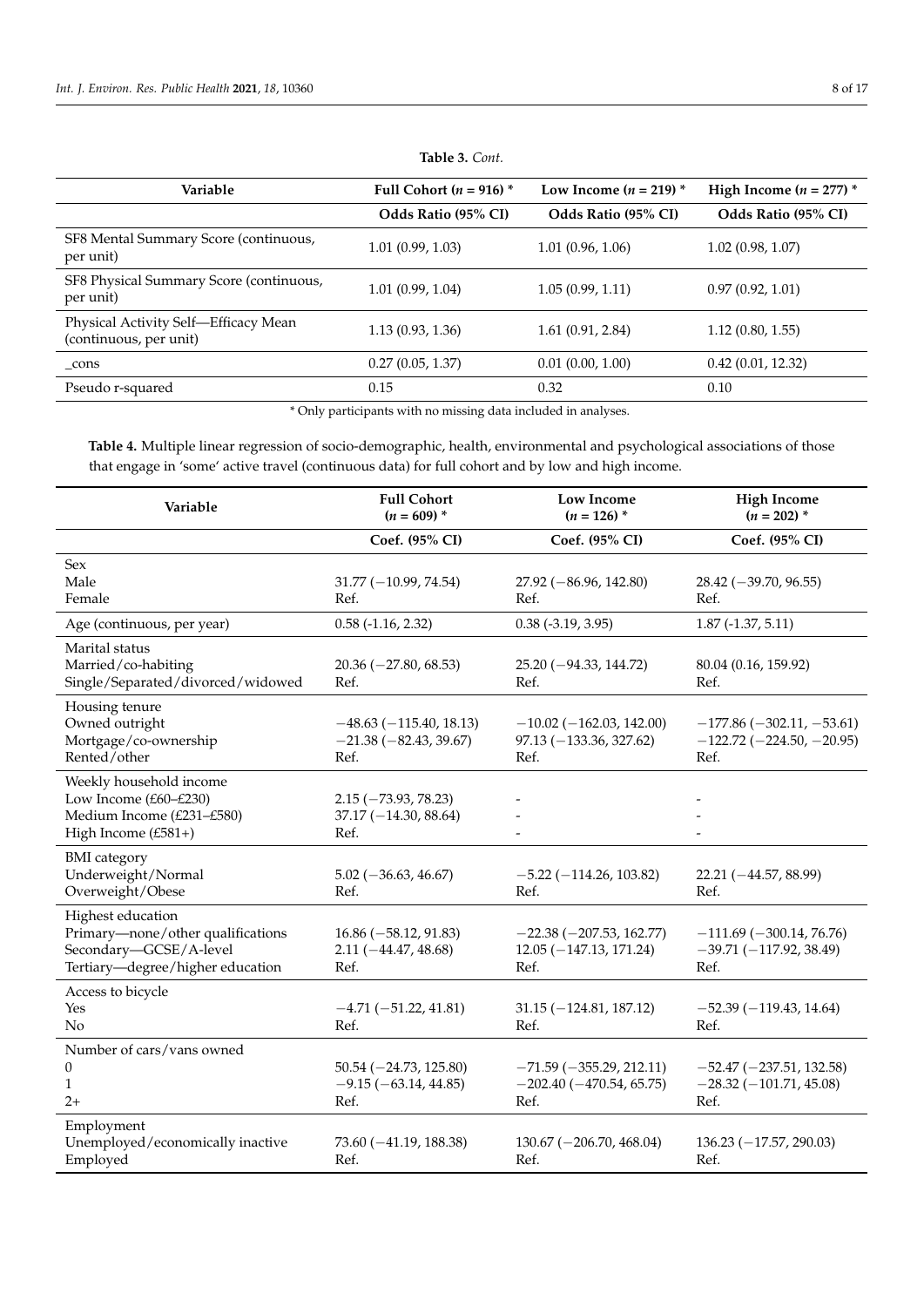| Variable                                                                                             | <b>Full Cohort</b><br>$(n = 609)^*$                          | <b>Low Income</b><br>$(n = 126)$ *                             | <b>High Income</b><br>$(n = 202)^*$                          |
|------------------------------------------------------------------------------------------------------|--------------------------------------------------------------|----------------------------------------------------------------|--------------------------------------------------------------|
|                                                                                                      | Coef. (95% CI)                                               | Coef. (95% CI)                                                 | Coef. (95% CI)                                               |
| Long term illness limiting activities<br>Yes<br>N <sub>o</sub>                                       | $45.37 (-22.72, 113.46)$<br>Ref.                             | $124.62 (-29.32, 278.56)$<br>Ref.                              | $70.40(-41.91, 182.71)$<br>Ref.                              |
| Difficulty walking a quarter mile<br>Yes<br>No                                                       | $-59.48(-136.21, 17.25)$<br>Ref.                             | $-77.48(-223.44, 68.48)$<br>Ref.                               | $-67.39(-207.98, 73.19)$<br>Ref.                             |
| Distance travelled to work daily<br>Do not work or study/Work at home<br>Travel any distance to work | $-63.65(-176.99, 49.69)$<br>Ref.                             | $-153.61(-480.33, 173.11)$<br>Ref.                             | $-73.94 (-225.90, 78.02)$<br>Ref.                            |
| Stage of change<br>Pre-contemplation<br>Contemplation/Preparation<br>Action/Maintenance              | $-96.04(-151.46,-40.61)$<br>$-89.58(-142.71,-18.46)$<br>Ref. | $-55.07(-194.67, 84.53)$<br>$-224.41(-381.06, -67.75)$<br>Ref. | $-70.41(-157.84, 17.03)$<br>$-72.57(-161.87, 16.73)$<br>Ref. |
| WEMWBS (continuous, per unit)                                                                        | $-1.55(-4.59, 1.50)$                                         | $-3.20(-10.36, 3.95)$                                          | $-3.86(-9.23, 1.52)$                                         |
| SF8 Mental Summary Score (continuous,<br>per unit)                                                   | $1.96(-1.07, 5.00)$                                          | $2.84(-4.67, 10.36)$                                           | $3.95(-1.64, 9.53)$                                          |
| SF8 Physical Summary Score (continuous,<br>per unit)                                                 | 3.30(0.30, 6.30)                                             | $5.58(-3.04, 14.19)$                                           | $3.79(-0.63, 8.21)$                                          |
| Physical Activity Self-Efficacy Mean<br>(continuous, per unit)                                       | $23.11(-1.69, 47.91)$                                        | 88.85 (20.49, 157.21)                                          | $26.00(-10.91, 62.91)$                                       |
| $_{cons}$                                                                                            | $-11.22(-229.84, 207.41)$                                    | $-79.51(-698.47, 539.46)$                                      | $-0.59$ ( $-358.09$ , 356.91)                                |
| R-squared                                                                                            | 0.11                                                         | 0.28                                                           | 0.18                                                         |

**Table 4.** *Cont.*

\* Only participants with no missing data were included in analyses.

For the low-income group, being in the contemplation/preparation phase was associated with less time in AT than the maintenance/action phase, but PA self-efficacy was positively associated with time in AT, with 28.0% variance. For the high-income group, being married/co-habiting increased time spent in AT compared to being single/separated/divorced/widowed, while owning a house outright or having a mortgage/ co-owning a house was associated with less time spent in AT than those who rented/other, with a variance of 18.0%.

## 3.2.3. Sufficiently Active through Active Travel

Table [5](#page-9-0) summarises the multiple logistic regression analysis exploring the relationship between the socio-demographic variables and being sufficiently active through AT (>150 minutes per week). For the full cohort, age was negatively associated with being sufficiently active through AT. Those less likely to be sufficiently active through AT were those with difficulty walking a quarter mile compared to those without any difficulty, and those in the pre-contemplation or contemplation/preparation phases of the stage of change model compared to being in the action/maintenance phase. Not owning a car was associated with increased likelihood of being sufficiently active through AT compared to owning more than one car, and SF8-physical summary score was positively associated with being sufficiently active. The pseudo- $R^2$  value suggests that individual factors explained 16.0% of the variance in AT. For lower income group, individuals with a mortgage/coowning a house compared to renting/other, those married/co-habiting rather than being single/separated/divorced/widowed and those reporting a long-term illness limiting activities were more likely to be sufficiently active through AT. However, those with difficulty walking, and individuals in the pre-completion or contemplation/preparation phases of the stages of change model rather than in the action/maintenance phase were less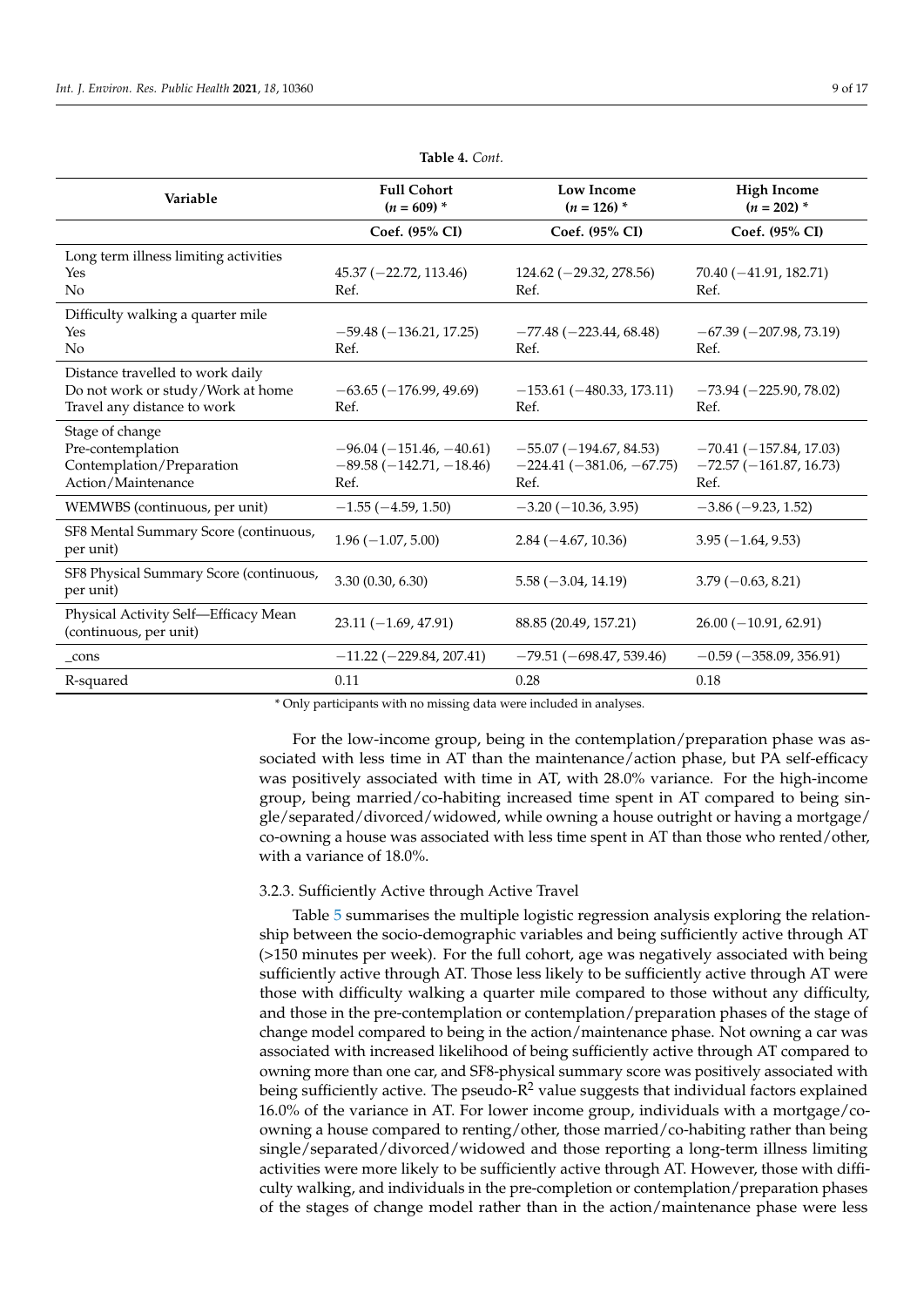likely. Variance was 34.0%. For high income, being under/normal weight was associated with increased likelihood of being sufficiently active through AT compared to those with overweight/obesity. Those with a decreased likelihood of being sufficiently active through AT were those with secondary education compared to those with tertiary education, and those in the contemplation/preparation phase rather than the action/maintenance phase of the stages of change model. The variance was 11.0%.

<span id="page-9-0"></span>**Table 5.** Multiple logistic regression of socio-demographic, health, environmental and psychological associations of those engaging in 150 min plus of active travel for full cohort and by low and high income.

| Variable                                                                                                             | Full Cohort ( $n = 916$ ) *                   | Low Income ( $n = 219$ ) *                     | High Income ( $n = 277$ ) *                  |
|----------------------------------------------------------------------------------------------------------------------|-----------------------------------------------|------------------------------------------------|----------------------------------------------|
|                                                                                                                      | Odds Ratio (95% CI)                           | Odds Ratio (95% CI)                            | Odds Ratio (95% CI)                          |
| Sex<br>Male<br>Female                                                                                                | 1.11(0.82, 1.52)<br>Ref.                      | 1.42(0.63, 3.18)<br>Ref.                       | 1.53(0.87, 2.72)<br>Ref.                     |
| Age (continuous, per year)                                                                                           | 0.98(0.97, 0.99)                              | 0.98(0.96, 1.01)                               | 0.99(0.96, 1.02)                             |
| Marital status<br>Married/co-habiting<br>Single/Separated/divorced/widowed                                           | 1.42(0.98, 2.05)<br>Ref.                      | 6.50(2.15, 19.65)<br>Ref.                      | 1.49(0.73, 3.06)<br>Ref.                     |
| Housing tenure<br>Owned outright<br>Mortgage/co-ownership<br>Rented/other                                            | 1.27(0.77, 2.07)<br>1.02(0.65, 1.60)<br>Ref.  | 1.79(0.59, 5.44)<br>7.84 (1.22, 50.24)<br>Ref. | 0.51(0.17, 1.54)<br>0.45(0.18, 1.11)<br>Ref. |
| Weekly household income<br>Low Income (£60-£230)<br>Medium Income (£231-£580)<br>High Income (£581+)                 | 1.08(0.60, 1.95)<br>1.33 (0.90, 1.97)<br>Ref. |                                                |                                              |
| <b>BMI</b> category<br>Underweight/Normal<br>Overweight/Obese                                                        | 0.89(0.66, 1.22)<br>Ref.                      | 0.45(0.20, 1.04)<br>Ref.                       | 1.80(1.02, 3.18)<br>Ref.                     |
| Highest education<br>Primary-none/other qualifications<br>Secondary-GCSE/A-level<br>Tertiary-degree/higher education | 0.79(0.46, 1.35)<br>0.87(0.62, 1.23)<br>Ref.  | 2.34(0.59, 9.31)<br>3.41 (0.97, 12.04)<br>Ref. | 1.03(0.19, 5.50)<br>0.47(0.24, 0.91)<br>Ref. |
| Access to bicycle<br>Yes<br>N <sub>o</sub>                                                                           | 1.06(0.75, 1.51)<br>Ref.                      | 0.68(0.21, 2.19)<br>Ref.                       | 1.13(0.64, 1.98)<br>Ref.                     |
| Number of cars/vans owned<br>0<br>1<br>$2+$                                                                          | 2.26(1.27, 4.03)<br>1.35(0.90, 2.03)<br>Ref.  | 4.27 (0.47, 39.07)<br>1.19(0.15, 9.43)<br>Ref. | 1.62(0.31, 8.38)<br>1.27(0.68, 2.36)<br>Ref. |
| Employment<br>Unemployed/economically inactive<br>Employed                                                           | 2.32(1.00, 5.40)<br>Ref.                      | 1.35(0.16, 11.02)<br>Ref.                      | 3.11 (0.82, 11.75)<br>Ref.                   |
| Long term illness limiting activities<br>Yes<br>No                                                                   | 1.58(0.95, 2.65)<br>Ref.                      | 3.64 (1.08, 12.24)<br>Ref.                     | 0.90(0.34, 2.36)<br>Ref.                     |
| Difficulty walking a quarter mile<br>Yes<br>No                                                                       | 0.41(0.23, 0.74)<br>Ref.                      | 0.25(0.08, 0.76)<br>Ref.                       | 0.95(0.28, 3.28)<br>Ref.                     |
| Distance travelled to work daily<br>Do not work or study/Work at home<br>Travel any distance to work                 | 0.66(0.29, 1.51)<br>Ref.                      | 0.45(0.06, 3.55)<br>Ref.                       | 0.67(0.18, 2.41)<br>Ref.                     |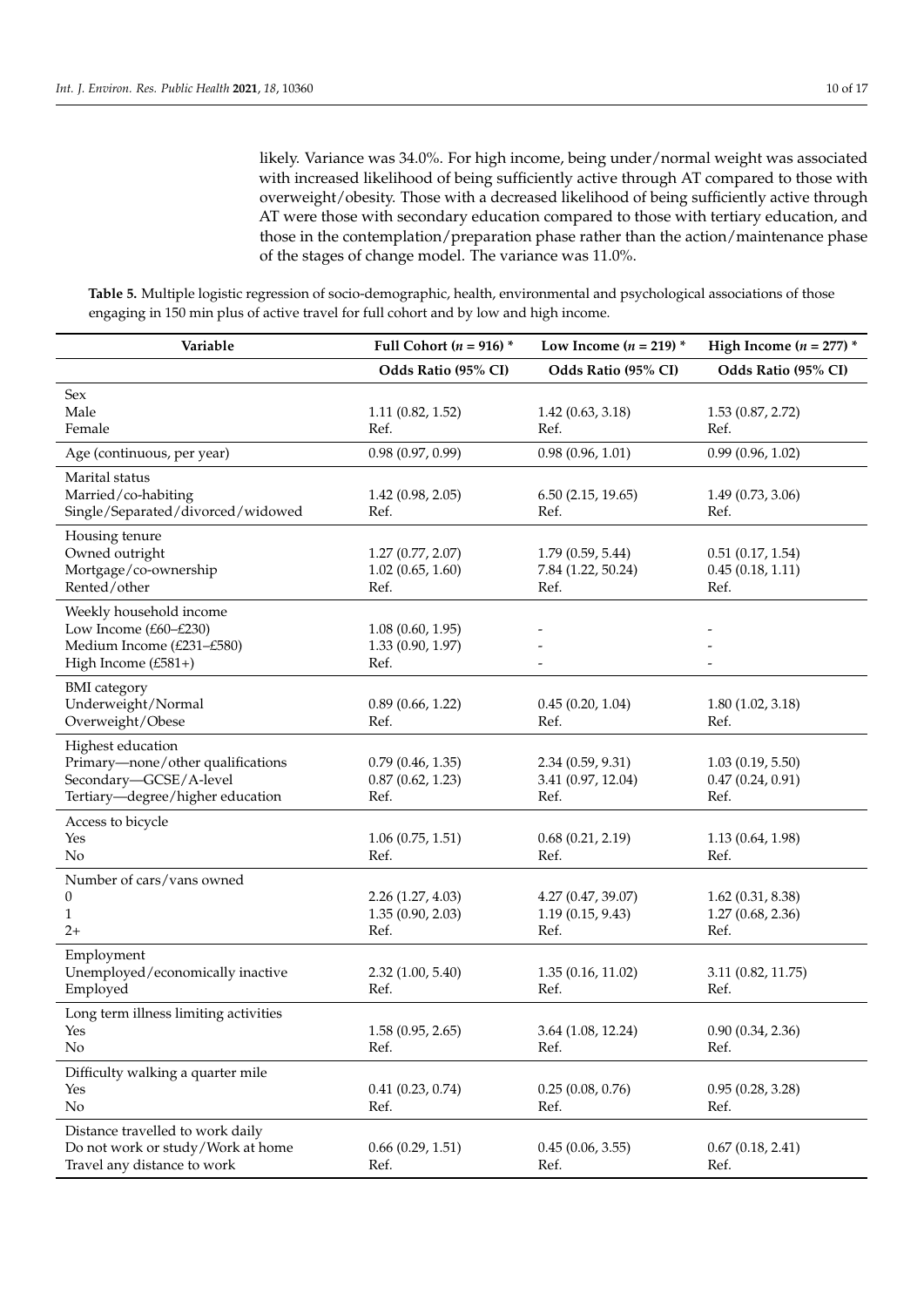| Variable                                                       | Full Cohort ( $n = 916$ ) * | Low Income $(n = 219)^*$ | High Income $(n = 277)$ * |
|----------------------------------------------------------------|-----------------------------|--------------------------|---------------------------|
|                                                                | Odds Ratio (95% CI)         | Odds Ratio (95% CI)      | Odds Ratio (95% CI)       |
| Stage of change                                                |                             |                          |                           |
| Pre-contemplation                                              | 0.36(0.23, 0.55)            | 0.23(0.08, 0.66)         | 0.73(0.35, 1.55)          |
| Contemplation/Preparation                                      | 0.28(0.18, 0.44)            | 0.06(0.01, 0.24)         | 0.40(0.19, 0.84)          |
| Action/Maintenance                                             | Ref.                        | Ref.                     | Ref.                      |
| WEMWBS (continuous, per unit)                                  | $1.02$ $(1.00, 1.05)$       | 1.03(0.98, 1.08)         | 1.02(0.97, 1.07)          |
| SF8 Mental Summary Score (continuous,<br>per unit)             | 1.01(0.99, 1.03)            | 1.01(0.95, 1.06)         | 1.03(0.98, 1.07)          |
| SF8 Physical Summary Score (continuous,<br>per unit)           | 1.03(1.01, 1.06)            | 1.06(0.99, 1.13)         | 1.01(0.97, 1.06)          |
| Physical Activity Self-Efficacy Mean<br>(continuous, per unit) | 1.02(0.85, 1.22)            | 1.20(0.72, 1.99)         | 1.05(0.77, 1.42)          |
| cons                                                           | 0.06(0.01, 0.34)            | 0.00(0.00, 0.41)         | 0.05(0.00, 1.18)          |
| Pseudo R-squared                                               | 0.16                        | 0.34                     | 0.11                      |

**Table 5.** *Cont.*

\* Only participants with no missing data included in analyses.

#### **4. Discussion**

This study found specific characteristics associated with AT, which differed between low- and high-income groups. The key variables found to be associated with engaging in AT in the low-income group were BMI, marital status, housing tenure, having a long-term illness limiting activities, difficulty walking and PA self-efficacy. For the high-income group, the results suggest that BMI, marital status, housing tenure and education were significantly associated with engaging in AT. For both income groups, there were consistent positive associations with being in the action/maintenance phase of the stage of change model across all AT categories.

Our study found a large number of people engaging in some AT (64%) (and being sufficiently active through AT (40%))—higher than the findings of other studies [\[37](#page-15-5)[,38](#page-15-6)[,40](#page-15-24)[,44\]](#page-15-11). This may be explained by including non-work commuting which has been previously overlooked in studies, or as we used a self-report questionnaire which can have validity and reliability issues [\[57\]](#page-16-0). The low-income group had a lower median minutes of AT per week; these respondents were older, included more females, and reported higher levels of long-term illness and difficulty walking than the high-income group, all of which are known to decrease engagement in PA [\[12](#page-14-4)[,58\]](#page-16-1). Indeed, for the whole cohort, our findings reflect previous evidence that age is negatively associated with AT and PA [\[13,](#page-14-5)[18,](#page-14-11)[37](#page-15-5)[–40](#page-15-24)[,44\]](#page-15-11).

Despite the intuitive connection and in contrast to previous research [\[44\]](#page-15-11), no associations between AT and owning a bicycle was evident. However, similar to Northern Ireland levels [\[59\]](#page-16-2), almost a third of those surveyed owned a bicycle. This suggests that cycling may be an acceptable form of AT and many already have the necessary equipment. However, they may also be only used for leisure and barriers to their use for AT may exist [\[60\]](#page-16-3). Previous studies [\[61,](#page-16-4)[62\]](#page-16-5) in a similar location in Belfast found that barriers to PA (including AT) included vandalism, dogs, apathy, poor weather, lack of facilities, urban infrastructure and paramilitary activity. A range of policies and initiates could overcome these barriers and encourage using the urban greenway for AT.

Ogilvie et al. [\[44\]](#page-15-11) previously found in a deprived population that living in owner occupied accommodation was associated with AT. Our findings suggest for the low-income group that having a mortgage or co-owning a house increased the likelihood of being sufficiently active; individuals in this income group may have engaged in AT as it is costfree, enabling income to be spent on housing instead. In contrast, for the high-income group, owning outright, and co-owning or having a mortgage in comparison to renters decreased the time likely spent in AT, potentially due to more individuals in this income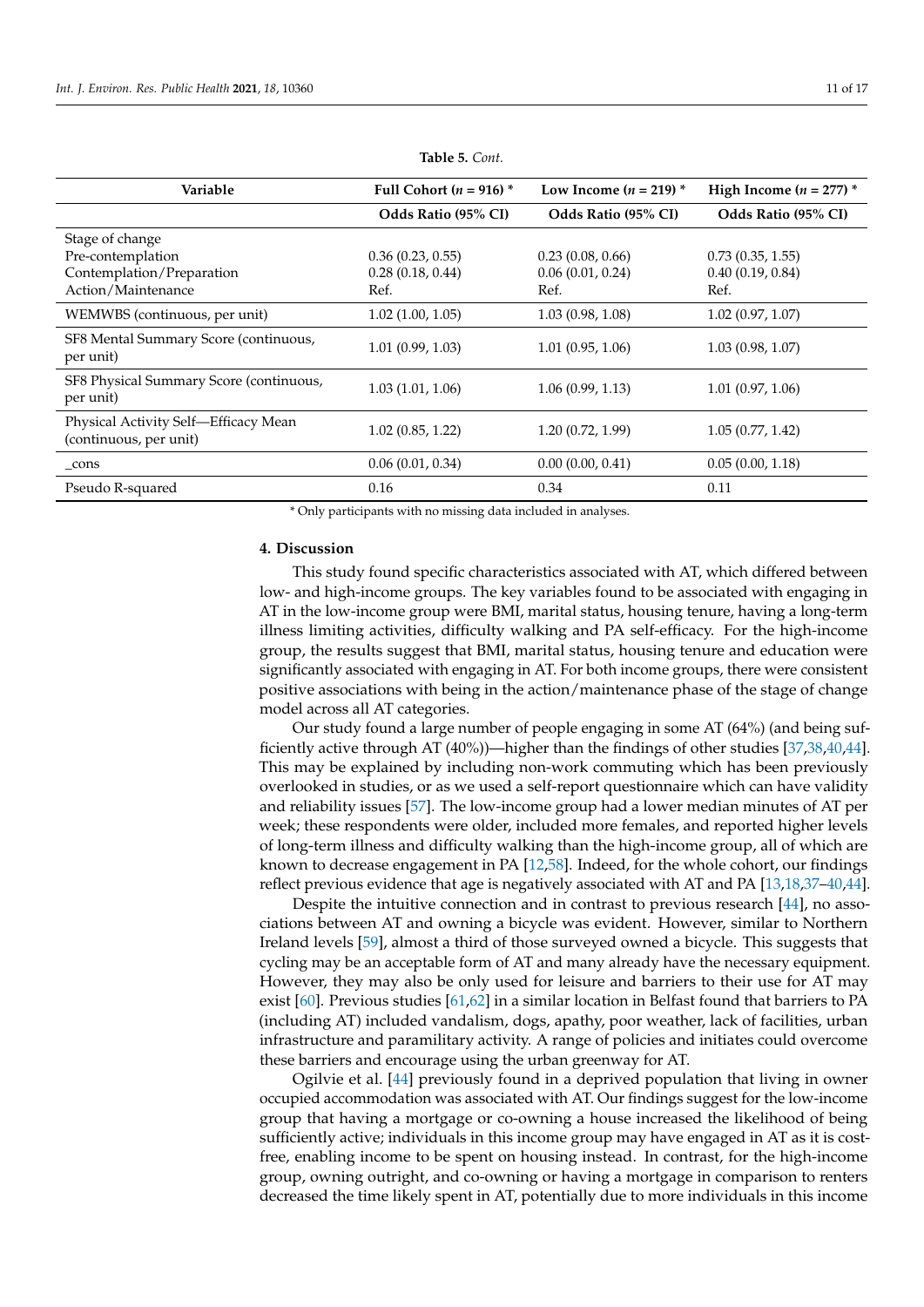group having access to a car. Less evident in previous research, our findings found marital status to be influential, as well as becoming significantly associated with being sufficiently active when data were imputed. This suggests that housing tenure and marital status are important, but often overlooked correlates of AT and warrant further investigation.

Leaving full time education at an older age has previously been positively associated with AT [\[37\]](#page-15-5); for the high-income group, our study found similar findings with those with a higher level of education being more likely to be sufficiently active through AT. This association with education is common for multiple health outcomes and behaviours [\[63\]](#page-16-6), although our findings suggest that it is most beneficial for AT interventions to target those with low educational attainment but higher income.

Unlike previous evidence [\[17,](#page-14-9)[37,](#page-15-5)[39,](#page-15-7)[44\]](#page-15-11), our study did not find any associations between employment related variables and AT; Adams [\[37\]](#page-15-5) found using the UK time use survey that those employed were less likely to be sufficiently active, plus multiple studies [\[17](#page-14-9)[,39](#page-15-7)[,44\]](#page-15-11) suggested that living closer to work is associated with AT, although comparisons are limited as they excluded those unemployed and only investigated commuting behaviour. Other employment-related factors beyond the scope of this study may be important, such as needing a car for work, travelling to other places before/after work and parking difficulties/cost of parking at work [\[39,](#page-15-7)[44\]](#page-15-11), and other neighbourhood environmental factors [\[29\]](#page-14-19). Furthermore, there is a need for future AT research to consider those unemployed and how they can be supported.

Consistent with previous findings [\[17](#page-14-9)[,37](#page-15-5)[,39](#page-15-7)[,44\]](#page-15-11), for the full study cohort, not owning or having access to a car was found to be a significant predictor of AT. This may be out of necessity or due to increased use of public transport as users tend to engage in more walking [\[64,](#page-16-7)[65\]](#page-16-8). The findings may suggest that interventions that promote AT as an alternative to the car, or make car ownership more difficult (e.g., reduced parking, taxes), could be successful. However, this was not evident by income group; potentially the analyses may have been underpowered to detect an association.

Income was particularly important when unpicking associations with BMI, with contrasting findings between income groups. It is also not possible to define if associations are cause or effect. Previous evidence has found that those with overweight or obesity was associated with not engaging in AT [\[18\]](#page-14-11). Mytton et al. [\[66\]](#page-16-9) also found that those who regularly cycled to work or incorporated AT into longer journeys had lower adipose levels; as this included only work commuters, this may reflect our finding for the high income group of being sufficiently active as more people were in employment. Further investigation is potentially needed for the potential of recommending AT for weight management.

For the low-income group, echoing previous evidence [\[44\]](#page-15-11) and rather intuitively, difficulty walking was negatively associated with being sufficiently active. However, our finding that having a long-term illness increased likelihood of engaging in AT may suggest that it could be an acceptable way to encourage those with chronic conditions (particularly those without difficulty walking) and a lower income to increase their PA. The SF8 physical summary score being positively associated with AT for the full cohort aligns with Bopp et al.'s [\[18\]](#page-14-11) finding that better perceived health was associated with walking and cycling. The individual's perception of their health potentially should therefore be taken into account when designing interventions, although this was not evident by income group or for perceived mental health.

Self-efficacy for PA was associated with engaging in AT for the lower income group, suggesting that interventions that target individuals with high self-efficacy for PA in low SEP groups are worth exploring. WEMWEBS was only found to be associated with increased likelihood of doing AT in the full cohort.

Being in the action/maintenance phase of the stages of change model was most consistently associated with better levels of AT. A slight discrepancy was that there was no association with increased minutes of AT for the high-income group. This may be due to engaging in other forms of PA rather than AT, but previous research [\[67\]](#page-16-10) has found that engagement in AT was not negatively associated with recreational PA. Our findings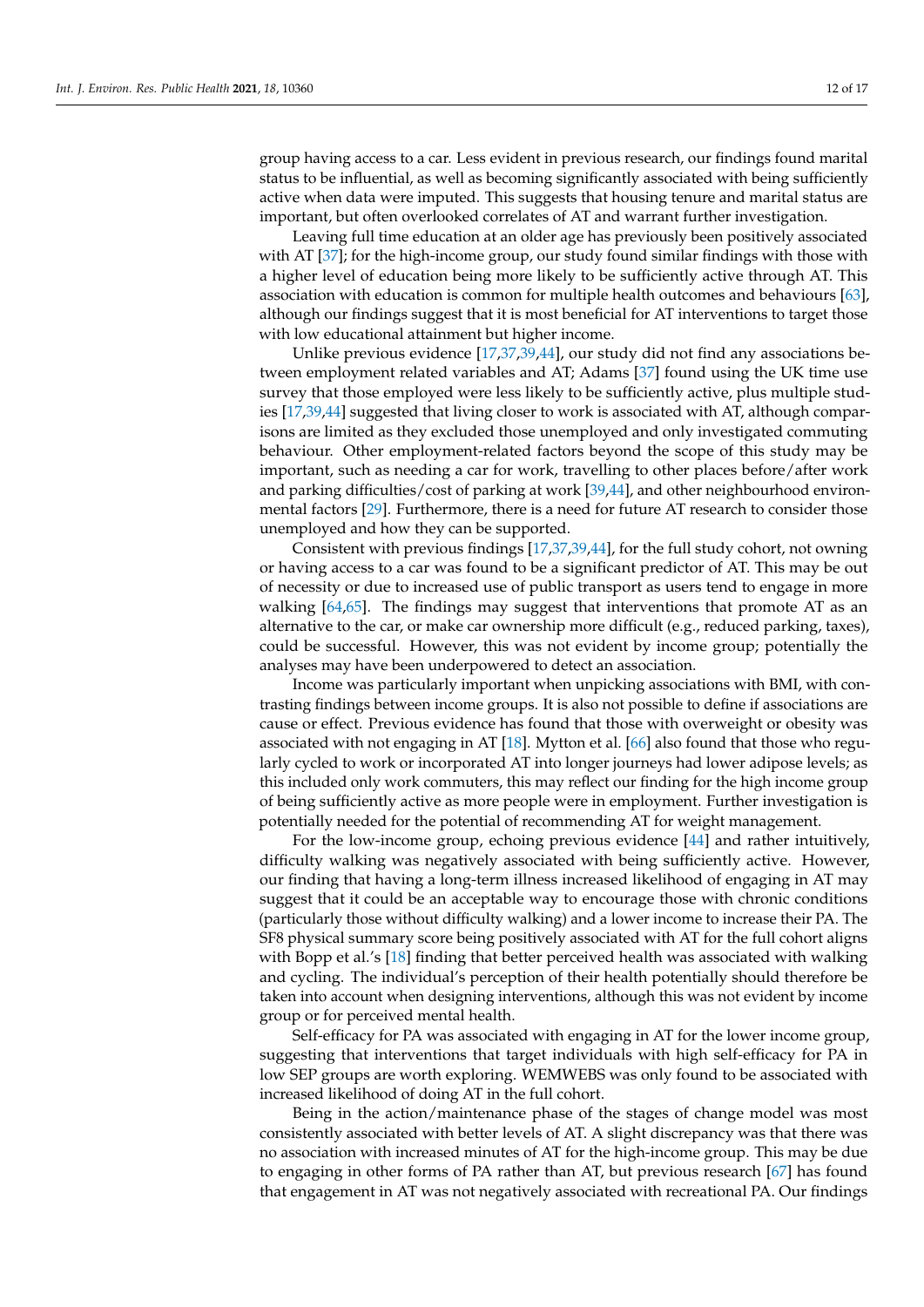suggest that interventions to assist people in moving into the action/maintenance phase of the model could be essential to improving levels of AT.

These results have important public health research, practice and policy implications [\[13](#page-14-5)[,14\]](#page-14-6). The differences in results between the full cohort and different income groups highlight that when designing interventions there is a need to appreciate that 'one size does not fit all', and the individual and local context should be taken into consideration. Further, individuals that already engage in 'some' AT could be a key group in improving population levels of PA through AT and should receive targeted support.

#### *Strengths and Limitations*

This study provides new insights into the association of high and low income with AT. This study included respondents currently unemployed or economically inactive which has been overlooked in other studies, reflecting the population of the area and considering non-commuting AT. A limitation of this study was that BMI was calculated from subjective self-reported height and weight data, and PA was also based on self-report, as no objective assessment was available. The respondents were mostly women, thus future studies should attempt to include more men in their sample. By dividing the sample into the different SEP groups, this reduced the power of the sample therefore future studies with larger sample sizes is warranted. A large number of participants reported they engaged in no minutes of AT; this may be due to recall bias therefore an objective PA measurement could improve reliability. Furthermore, some of these participants may have engaged in less than 10 min bouts, but this was not captured using this questionnaire as at the time of data collection, the recommendations were for PA to be in bouts of 10 minutes. Furthermore, it needs to be acknowledged that there may be residual confounding from variables that we did not include in our models, and that there may be some instances of reverse causality. Future studies could investigate the impact of different variables on AT by income that were beyond the realm of our study.

#### **5. Conclusions**

This study found that a variety of individual and household, psychological and environmental factors were associated with AT, with differences between income groups present. Key variables appeared to be BMI, difficulty walking, having a long-term illness, PA self-efficacy, marital status, housing tenure, education and phase of stages of change model. This suggests that many complex, interacting factors influence engagement in AT that need to be addressed in future initiatives. Our results provide some practical implications, such as that interventions to promote AT may be most beneficial to those with high self-efficacy in low SEP groups and those of high income with low educational attainment, and for individuals of all income levels to be supported to move into the action/maintenance phase of the stage of change model. The findings also highlight the need for more investigation in relation to income into how housing and marital status impact AT, and AT's relationship with weight management and other factors beyond the realm of our study that may influence AT (e.g., work-related and environmental). Further investigation is required to enable the construction of effective interventions targeting sub-groups of the population, and there is a need for greater understanding of reasons influencing the choice to engage in AT by income. These findings can inform the development of future AT interventions and have important implications for public health policy and practice to address inequalities in AT participation.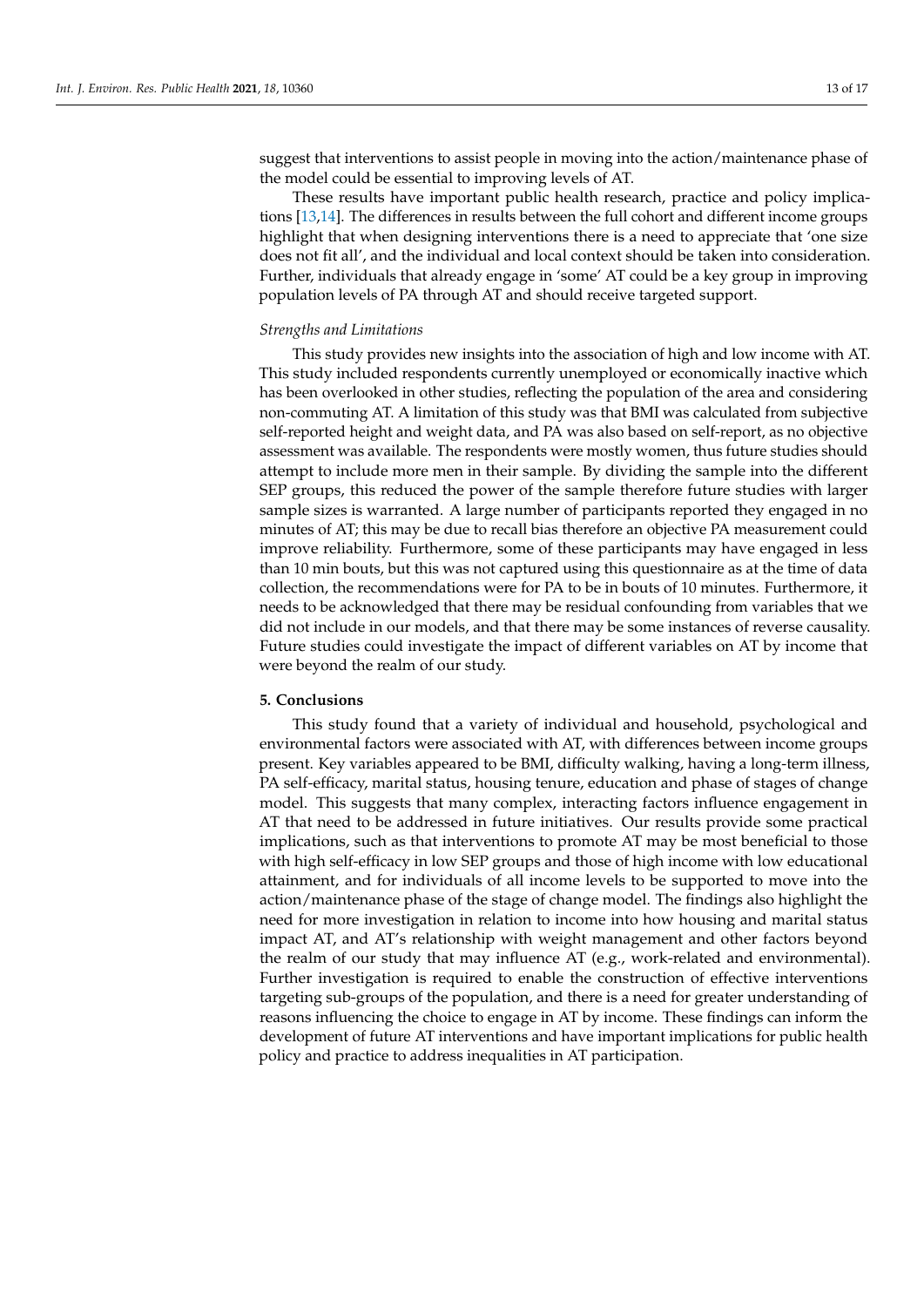**Supplementary Materials:** The following are available online at [https://www.mdpi.com/article/10](https://www.mdpi.com/article/10.3390/ijerph181910360/s1) [.3390/ijerph181910360/s1,](https://www.mdpi.com/article/10.3390/ijerph181910360/s1) Table S1. Table of participant socio-demographics for medium income; Table S2; Engagement in active travel by participants for medium income; Table S3; Multiple logistic regression of socio-demographic, health, environmental and psychological associations of none/some active travel (binary) for medium income; Table S4; Multiple linear regression of socio-demographic, health, environmental and psychological associations of those that engage in 'some' active travel (continuous data) for medium income (i.e., those that said they do 10 min or more); Table S5; Multiple logistic regression of socio-demographic, health, environmental and psychological associations of those engaging in 150+ min for medium income; Table S6; Multiple imputation chain equation of socio-demographic, health, environmental and psychological associations of none/some active travel (binary) for full cohort Table S7; Multiple imputation chain equation of socio-demographic, health, environmental and psychological associations of those that engage in 'some' active travel (continuous data) for full cohort; Table S8; Multiple imputation chain equation of socio-demographic, health, environmental and psychological associations of those engaging in 150 minutes plus of active travel for full cohort.

**Author Contributions:** Conceptualization, F.K., M.A.T., R.F.H.; Methodology, F.K., M.A.T., R.F.H., E.R.L., D.A.; Software, Not applicable; Validation, Not applicable; Formal Analysis E.R.L.; Investigation, Not applicable; Resources, Not applicable; Data Curation, Not applicable; Writing—Original Draft Preparation, E.R.L.; Writing—Review and Editing, E.R.L., R.F.H., M.A.T., D.A., F.K.; Visualization, Not applicable; Supervision, Not applicable; Project Administration, Not applicable; Funding Acquisition, F.K., M.A.T., R.F.H. All authors have read and agreed to the published version of the manuscript.

**Funding:** This research was supported by funding from the National Prevention Research Initiative (NPRI) (grant number G0802045) and their funding partners (Alzheimer's Research Trust; Alzheimer's Society; Biotechnology and Biological Sciences Research Council; British Heart Foundation; Cancer Research UK; Chief Scientist Office, Scottish Government Health Directorate; Department of Health; Diabetes UK; Economic and Social Research Council; Engineering and Physical Sciences Research Council; Health and Social Care Research and Development Division of the Public Health Agency (HSC R&D Division); Medical Research Council; The Stroke Association; Welsh Assembly Government; and World Cancer Research Fund [\(http://www.mrc.ac.uk/research/initiatives/](http://www.mrc.ac.uk/research/initiatives/national-prevention-research-initiative-npri/) [national-prevention-research-initiative-npri/\)](http://www.mrc.ac.uk/research/initiatives/national-prevention-research-initiative-npri/) (accessed on 29 June 2021).

**Institutional Review Board Statement:** The study was conducted according to the guidelines of the Declaration of Helsinki, and approved by the Ethics Committee of Queen's University Belfast (09/NIR02/66).

**Informed Consent Statement:** Informed consent was obtained from all subjects involved in the study.

**Data Availability Statement:** The data presented in this study are available on reasonable request from the corresponding author.

**Acknowledgments:** We would like to thank the participants for their involvement in the study.

**Conflicts of Interest:** The authors declare no conflict of interest. The funders had no role in the design of the study; in the collection, analyses, or interpretation of data; in the writing of the manuscript, or in the decision to publish the results.

## **References**

- <span id="page-13-0"></span>1. Lee, I.-M.; Shiroma, E.J.; Lobelo, F.; Puska, P.; Blair, S.N.; Katzmarzyk, P.T. Impact of Physical Inactivity on the World's Major Non-Communicable Diseases. *Lancet* **2012**, *380*, 219–229. [\[CrossRef\]](http://doi.org/10.1016/S0140-6736(12)61031-9)
- <span id="page-13-1"></span>2. Scarborough, P.; Bhatnagar, P.; Wickramasinghe, K.; Allender, S.; Foster, C.; Rayner, M. The economic burden of ill health due to diet, physical inactivity, smoking, alcohol and obesity in the UK: An update to 2006-07 NHS costs. *J. Public Health* **2011**, *33*, 527–535. [\[CrossRef\]](http://doi.org/10.1093/pubmed/fdr033)
- 3. Allender, S.; Foster, C.; Scarborough, P.; Rayner, M. The burden of physical activity-related ill health in the UK. *J. Epidemiol. Community Health* **2007**, *61*, 344–348. [\[CrossRef\]](http://doi.org/10.1136/jech.2006.050807)
- 4. Heron, L.; O'Neill, C.; McAneney, H.; Kee, F.; Tully, M.A. Direct healthcare costs of sedentary behaviour in the UK. *J. Epidemiol. Community Health* **2019**, *73*, 625–629. [\[CrossRef\]](http://doi.org/10.1136/jech-2018-211758)
- <span id="page-13-2"></span>5. Ding, D.; Lawson, K.D.; Kolbe-Alexander, T.L.; Finkelstein, E.A.; Katzmarzyk, P.; van Mechelen, W.; Pratt, M. The economic burden of physical inactivity: A global analysis of major non-communicable diseases. *Lancet* **2016**, *388*, 1311–1324. [\[CrossRef\]](http://doi.org/10.1016/S0140-6736(16)30383-X)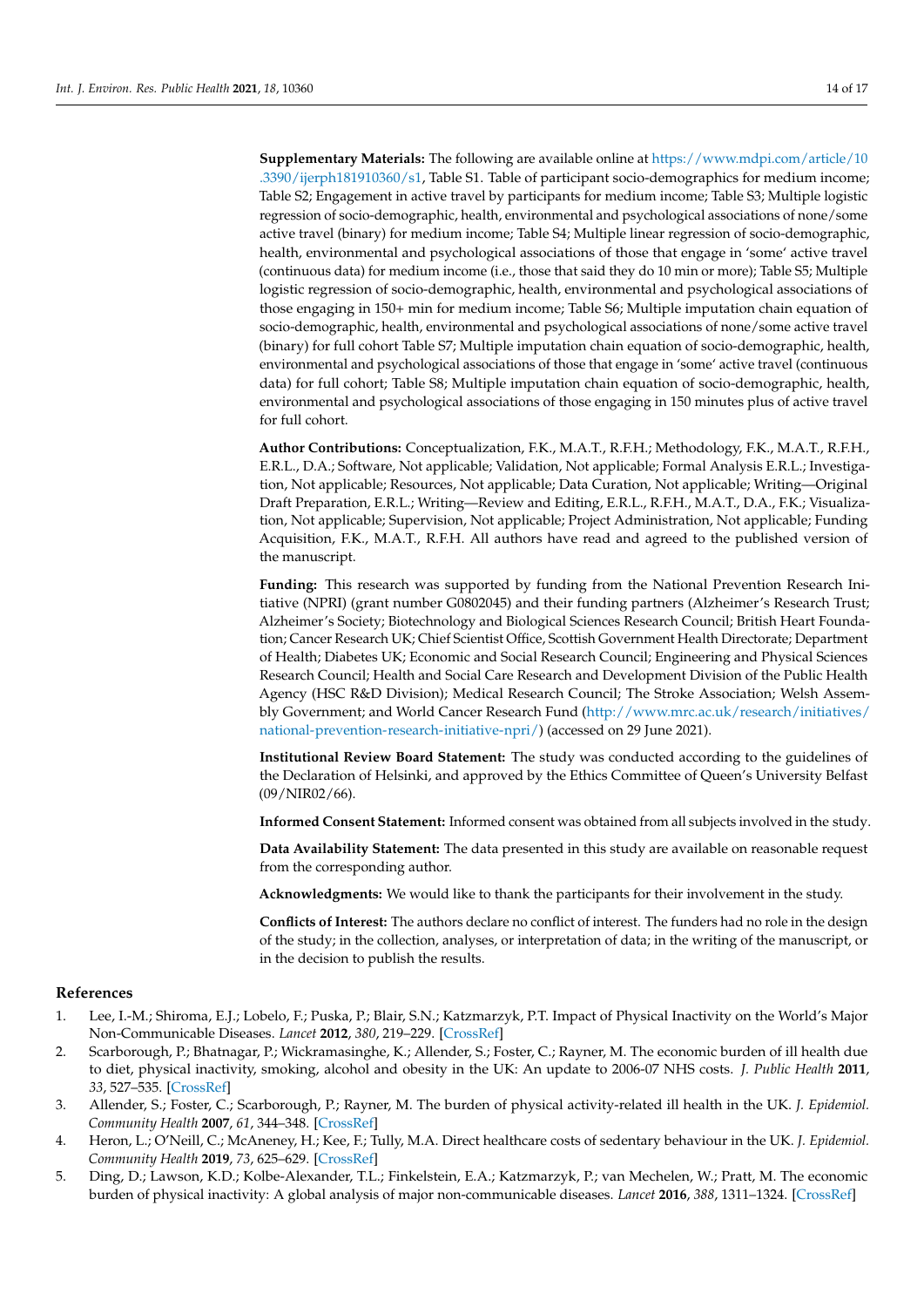- <span id="page-14-0"></span>6. Andersen, L.B.; Schnohr, P.; Schroll, M.; Hein, H.O. All-Cause Mortality Associated with Physical Activity during Leisure Time, Work, Sports, and Cycling to Work. *Arch. Intern. Med.* **2000**, *160*, 1621–1628. [\[CrossRef\]](http://doi.org/10.1001/archinte.160.11.1621) [\[PubMed\]](http://www.ncbi.nlm.nih.gov/pubmed/10847255)
- 7. Nocon, M.; Hiemann, T.; Muller-Riemenschneider, F.; Thalau, F.; Roll, S.; Willich, S.N. Association of physical activity with all-cause and cardiovascular mortality: A systematic review and meta-analysis. *Eur. J. Cardiovasc. Prev. Rehabil.* **2008**, *15*, 239–246. [\[CrossRef\]](http://doi.org/10.1097/HJR.0b013e3282f55e09) [\[PubMed\]](http://www.ncbi.nlm.nih.gov/pubmed/18525377)
- <span id="page-14-10"></span>8. Hamer, M.; Chida, Y. Active commuting and cardiovascular risk: A meta-analytic review. *Prev. Med.* **2008**, *46*, 9–13. [\[CrossRef\]](http://doi.org/10.1016/j.ypmed.2007.03.006)
- <span id="page-14-1"></span>9. Reiner, M.; Niermann, C.; Jekauc, D.; Woll, A. Long-term health benefits of physical activity–a systematic review of longitudinal studies. *BMC Public Health* **2013**, *13*, 813. [\[CrossRef\]](http://doi.org/10.1186/1471-2458-13-813) [\[PubMed\]](http://www.ncbi.nlm.nih.gov/pubmed/24010994)
- <span id="page-14-2"></span>10. Department of Health. *Health Survey (NI) First Results 2016/2017*; Department of Health: Washington, DC, USA, 2017.
- <span id="page-14-3"></span>11. Davies, D.S.C.; Atherton, F.; McBride, M.; Calderwood, C. UK Chief Medical Officers' Physical Activity Guidelines. Dep. Health Soc. Care, no. September 2019. pp. 1–65. Available online: [https://www.gov.uk/government/publications/physical-activity](https://www.gov.uk/government/publications/physical-activity-guidelines-uk-chief-medical-officers-report)[guidelines-uk-chief-medical-officers-report](https://www.gov.uk/government/publications/physical-activity-guidelines-uk-chief-medical-officers-report) (accessed on 29 June 2021).
- <span id="page-14-4"></span>12. Hallal, P.C.; Andersen, L.B.; Bull, F.C.; Guthold, R.; Haskell, W.; Ekelund, U. Global physical activity levels: Surveillance progress, pitfalls, and prospects. *Lancet* **2012**, *380*, 247–257. [\[CrossRef\]](http://doi.org/10.1016/S0140-6736(12)60646-1)
- <span id="page-14-5"></span>13. Hunter, R.F.; Boeri, M.; Tully, M.A.; Donnelly, P.; Kee, F. Addressing inequalities in physical activity participation: Implications for public health policy and practice. *Prev. Med.* **2015**, *72*, 64–69. [\[CrossRef\]](http://doi.org/10.1016/j.ypmed.2014.12.040)
- <span id="page-14-6"></span>14. Strain, T.; Wijndaele, K.; Garcia, L.; Cowan, M.; Guthold, R.; Brage, S.; Bull, F.C. Levels of domain-specific physical activity at work, in the household, for travel and for leisure among 327 789 adults from 104 countries. *Br. J. Sports Med.* **2020**, *54*, 1488–1497. [\[CrossRef\]](http://doi.org/10.1136/bjsports-2020-102601)
- <span id="page-14-7"></span>15. Public Health England. Health Matters: Getting Every Adult Active Every Day. 2016. Available online: [https://www.gov.uk/](https://www.gov.uk/government/publications/health-matters-getting-every-adult-active-every-day/health-matters-getting-every-adult-active-every-day) [government/publications/health-matters-getting-every-adult-active-every-day/health-matters-getting-every-adult-active](https://www.gov.uk/government/publications/health-matters-getting-every-adult-active-every-day/health-matters-getting-every-adult-active-every-day)[every-day](https://www.gov.uk/government/publications/health-matters-getting-every-adult-active-every-day/health-matters-getting-every-adult-active-every-day) (accessed on 29 June 2021).
- <span id="page-14-8"></span>16. Audrey, S.; Procter, S.; Cooper, A.R. The contribution of walking to work to adult physical activity levels: A cross sectional study. *Int. J. Behav. Nutr. Phys. Act.* **2014**, *11*, 37. [\[CrossRef\]](http://doi.org/10.1186/1479-5868-11-37)
- <span id="page-14-9"></span>17. Panter, J.R.; Jones, A.P.; Van Sluijs, E.M.; Griffin, S.J.; Wareham, N.J. Environmental and Psychological Correlates of Older Adult's Active Commuting. *Med. Sci. Sports Exerc.* **2011**, *43*, 1235–1243. [\[CrossRef\]](http://doi.org/10.1249/MSS.0b013e3182078532)
- <span id="page-14-11"></span>18. Bopp, M.; Kaczynski, A.T.; Campbell, M.E. Health-Related Factors Associated with Mode of Travel to Work. *J. Environ. Public Health* **2013**, *2013*, 1–9. [\[CrossRef\]](http://doi.org/10.1155/2013/242383) [\[PubMed\]](http://www.ncbi.nlm.nih.gov/pubmed/23533450)
- 19. Celis-Morales, C.A.; Lyall, D.M.; Welsh, P.; Anderson, J.; Steell, L.; Guo, Y.; Maldonado, R.; Mackay, D.F.; Pell, J.; Sattar, N.; et al. Association between active commuting and incident cardiovascular disease, cancer, and mortality: Prospective cohort study. *BMJ* **2017**, *357*, j1456. [\[CrossRef\]](http://doi.org/10.1136/bmj.j1456)
- 20. Laverty, A.A.; Mindell, J.; Webb, E.; Millett, C. Active Travel to Work and Cardiovascular Risk Factors in the United Kingdom. *Am. J. Prev. Med.* **2013**, *45*, 282–288. [\[CrossRef\]](http://doi.org/10.1016/j.amepre.2013.04.012)
- 21. Patterson, R.; Panter, J.; Vamos, E.; Cummins, S.; Millett, C.; Laverty, A. Associations between commute mode, cardiovascular disease, cancer and all-cause mortality in England and Wales: A cohort study using linked Census data over 25 years. *Lancet Planet Health* **2020**, *4*, e186–e194. [\[CrossRef\]](http://doi.org/10.1016/S2542-5196(20)30079-6)
- <span id="page-14-12"></span>22. Dinu, M.; Pagliai, G.; Macchi, C.; Sofi, F. Active Commuting and Multiple Health Outcomes: A Systematic Review and Meta-Analysis. *Sports Med.* **2018**, *49*, 437–452. [\[CrossRef\]](http://doi.org/10.1007/s40279-018-1023-0) [\[PubMed\]](http://www.ncbi.nlm.nih.gov/pubmed/30446905)
- <span id="page-14-13"></span>23. Jarrett, J.; Woodcock, J.; Griffiths, U.K.; Chalabi, Z.; Edwards, P.; Roberts, I.; Haines, A. Effect of increasing active travel in urban England and Wales on costs to the National Health Service. *Lancet* **2012**, *379*, 2198–2205. [\[CrossRef\]](http://doi.org/10.1016/S0140-6736(12)60766-1)
- <span id="page-14-14"></span>24. Department for Transport. Claiming the Health Dividend: A Summary and Discussion of Value for Money Estimates from Studies of Investment in Walking and Cycling. 2014. Available online: [https://assets.publishing.service.gov.uk/government/](https://assets.publishing.service.gov.uk/government/uploads/system/uploads/attachment_data/file/371096/claiming_the_health_dividend.pdf) [uploads/system/uploads/attachment\\_data/file/371096/claiming\\_the\\_health\\_dividend.pdf](https://assets.publishing.service.gov.uk/government/uploads/system/uploads/attachment_data/file/371096/claiming_the_health_dividend.pdf) (accessed on 29 June 2021).
- <span id="page-14-15"></span>25. Sahlqvist, S.; Song, Y.; Ogilvie, D. Is active travel associated with greater physical activity? The contribution of commuting and non-commuting active travel to total physical activity in adults. *Prev. Med.* **2012**, *55*, 206–211. [\[CrossRef\]](http://doi.org/10.1016/j.ypmed.2012.06.028)
- 26. Stewart, G.; Anokye, N.K.; Pokhrel, S. What interventions increase commuter cycling? A systematic review. *BMJ Open* **2015**, *5*, e007945. [\[CrossRef\]](http://doi.org/10.1136/bmjopen-2015-007945)
- <span id="page-14-16"></span>27. Yang, L.; Panter, J.; Griffin, S.J.; Ogilvie, D. Associations between active commuting and physical activity in working adults: Cross-sectional results from the Commuting and Health in Cambridge study. *Prev. Med.* **2012**, *55*, 453–457. [\[CrossRef\]](http://doi.org/10.1016/j.ypmed.2012.08.019)
- <span id="page-14-17"></span>28. Bassett, D.R.; Pucher, J.; Buehler, R.; Thompson, D.; Crouter, S. Walking, Cycling, and Obesity Rates in Europe, North America, and Australia. *J. Phys. Act. Health* **2008**, *5*, 795–814. [\[CrossRef\]](http://doi.org/10.1123/jpah.5.6.795)
- <span id="page-14-19"></span>29. Kerr, J.; Emond, J.A.; Badland, H.; Reis, R.; Sarmiento, O.; Carlson, J.; Sallis, J.F.; Cerin, E.; Cain, K.; Conway, T.; et al. Perceived Neighborhood Environmental Attributes Associated with Walking and Cycling for Transport among Adult Residents of 17 Cities in 12 Countries: The IPEN Study. *Environ. Health Perspect.* **2016**, *124*, 290–298. [\[CrossRef\]](http://doi.org/10.1289/ehp.1409466) [\[PubMed\]](http://www.ncbi.nlm.nih.gov/pubmed/26186801)
- 30. Buehler, R.; Pucher, J. Walking and Cycling in Western Europe and the United States. TR News. 2012, pp. 34–42. Available online: <http://onlinepubs.trb.org/onlinepubs/trnews/trnews280WesternEurope.pdf> (accessed on 29 June 2021).
- <span id="page-14-18"></span>31. European Commission. Attitudes of Europeans towards urban mobility. *Spec. Eurobarom.* 2013, 406. Available online: [http://ec.europa.eu/public%7B\\_%7Dopinion/archives/ebs/ebs%7B\\_%7D406%7B\\_%7Den.pdf%5Cnhttp://ec.europa.eu/public\\_](http://ec.europa.eu/public%7B_%7Dopinion/archives/ebs/ebs%7B_%7D406%7B_%7Den.pdf%5Cnhttp://ec.europa.eu/public_opinion/archives/ebs/ebs_406_en.pdf%5Cnhttp://ec.europa.eu/public_opinion/index_en.htm) [opinion/archives/ebs/ebs\\_406\\_en.pdf%5Cnhttp://ec.europa.eu/public\\_opinion/index\\_en.htm](http://ec.europa.eu/public%7B_%7Dopinion/archives/ebs/ebs%7B_%7D406%7B_%7Den.pdf%5Cnhttp://ec.europa.eu/public_opinion/archives/ebs/ebs_406_en.pdf%5Cnhttp://ec.europa.eu/public_opinion/index_en.htm) (accessed on 29 June 2021).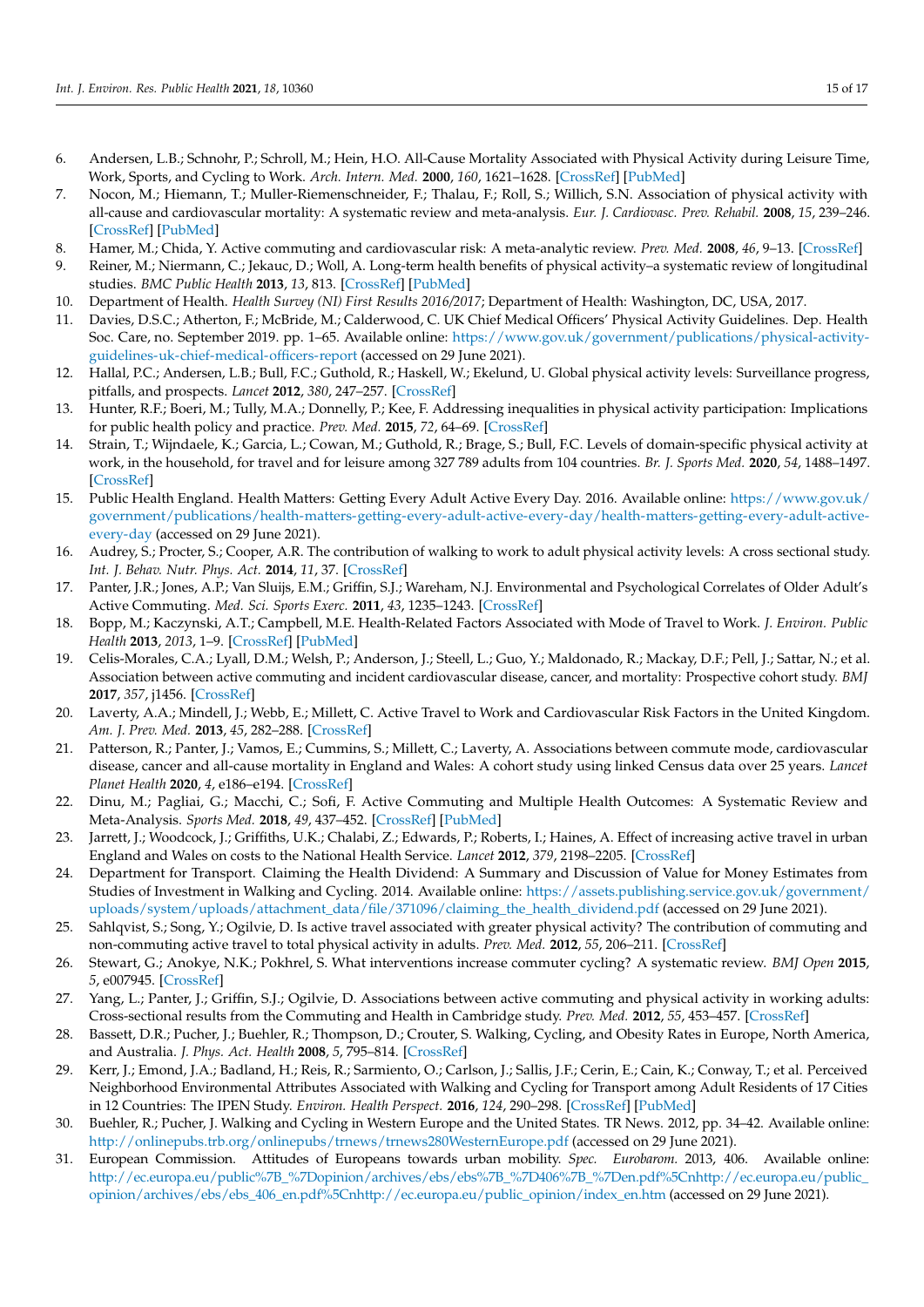- <span id="page-15-0"></span>32. Department for Transport. NTS0308: Average Number of Trips by Trip Length and Main Mode: England; 2018. Available online: <https://www.gov.uk/government/statistical-data-sets/nts03-modal-comparisons> (accessed on 29 June 2021).
- <span id="page-15-1"></span>33. Gidlow, C.; Johnston, L.H.; Crone, D.; Ellis, N.; James, D. A systematic review of the relationship between socio-economic position and physical activity. *Health Educ. J.* **2006**, *65*, 338–367. [\[CrossRef\]](http://doi.org/10.1177/0017896906069378)
- <span id="page-15-2"></span>34. Sommer, I.; Griebler, U.; Mahlknecht, P.; Thaler, K.; Bouskill, K.; Gartlehner, G.; Mendis, S. Socioeconomic inequalities in non-communicable diseases and their risk factors: An overview of systematic reviews. *BMC Public Health* **2015**, *15*, 914. [\[CrossRef\]](http://doi.org/10.1186/s12889-015-2227-y) [\[PubMed\]](http://www.ncbi.nlm.nih.gov/pubmed/26385563)
- <span id="page-15-3"></span>35. Ogilvie, D.; Mitchell, R.; Mutrie, N.; Petticrew, M.; Platt, S. Shoe leather epidemiology: Active travel and transport infrastructure in the urban landscape. *Int. J. Behav. Nutr. Phys. Act.* **2010**, *7*, 43. [\[CrossRef\]](http://doi.org/10.1186/1479-5868-7-43) [\[PubMed\]](http://www.ncbi.nlm.nih.gov/pubmed/20459803)
- <span id="page-15-4"></span>36. Beenackers, M.A.; Kamphuis, C.B.; Giskes, K.; Brug, J.; Kunst, A.E.; Burdorf, A.; Van Lenthe, F.J. Socioeconomic inequalities in occupational, leisure-time, and transport related physical activity among European adults: A systematic review. *Int. J. Behav. Nutr. Phys. Act.* **2012**, *9*, 116. [\[CrossRef\]](http://doi.org/10.1186/1479-5868-9-116)
- <span id="page-15-5"></span>37. Adams, J. Prevalence and socio-demographic correlates of "active transport" in the UK: Analysis of the UK time use survey. *Prev. Med.* **2010**, *50*, 199–203. [\[CrossRef\]](http://doi.org/10.1016/j.ypmed.2010.01.006)
- <span id="page-15-6"></span>38. Olsen, J.R.; Mitchell, R.; Mutrie, N.; Foley, L.; Ogilvie, D. Population levels of, and inequalities in, active travel: A national, cross-sectional study of adults in Scotland. *Prev. Med. Rep.* **2017**, *8*, 129–134. [\[CrossRef\]](http://doi.org/10.1016/j.pmedr.2017.09.008) [\[PubMed\]](http://www.ncbi.nlm.nih.gov/pubmed/29021950)
- <span id="page-15-7"></span>39. Adams, E.J.; Esliger, D.W.; Taylor, I.M.; Sherar, L.B. Individual, employment and psychosocial factors influencing walking to work: Implications for intervention design. *PLoS ONE* **2017**, *12*, e0171374. [\[CrossRef\]](http://doi.org/10.1371/journal.pone.0171374)
- <span id="page-15-24"></span>40. Bopp, M.; Kaczynski, A.T.; Besenyi, G. Active commuting influences among adults. *Prev. Med.* **2012**, *54*, 237–241. [\[CrossRef\]](http://doi.org/10.1016/j.ypmed.2012.01.016)
- <span id="page-15-8"></span>41. De Geus, B.; De Bourdeaudhuij, I.; Jannes, C.; Meeusen, R. Psychosocial and environmental factors associated with cycling for transport among a working population. *Health Educ. Res.* **2007**, *23*, 697–708. [\[CrossRef\]](http://doi.org/10.1093/her/cym055)
- <span id="page-15-9"></span>42. Northern Ireland Statistics and Research Agency. Labour Force Survey: June 2021. Available online: [https://www.nisra.gov.uk/](https://www.nisra.gov.uk/statistics/labour-market-and-social-welfare/labour-force-survey) [statistics/labour-market-and-social-welfare/labour-force-survey](https://www.nisra.gov.uk/statistics/labour-market-and-social-welfare/labour-force-survey) (accessed on 29 June 2021).
- <span id="page-15-10"></span>43. Office for National Statistics. Labour market overview, UK: June 2021. Available online: [https://www.ons.gov.uk/](https://www.ons.gov.uk/employmentandlabourmarket/peopleinwork/employmentandemployeetypes/bulletins/uklabourmarket/june2021) [employmentandlabourmarket/peopleinwork/employmentandemployeetypes/bulletins/uklabourmarket/june2021](https://www.ons.gov.uk/employmentandlabourmarket/peopleinwork/employmentandemployeetypes/bulletins/uklabourmarket/june2021) (accessed on 29 June 2021).
- <span id="page-15-11"></span>44. Ogilvie, D.; Mitchell, R.; Mutrie, N.; Petticrew, M.; Platt, S. Personal and environmental correlates of active travel and physical activity in a deprived urban population. *Int. J. Behav. Nutr. Phys. Act.* **2008**, *5*, 43. [\[CrossRef\]](http://doi.org/10.1186/1479-5868-5-43)
- <span id="page-15-12"></span>45. Cruise, S.; Hunter, R.F.; Kee, F.; Donnelly, M.; Ellis, G.; Tully, M.A. A comparison of road- and footpath-based walkability indices and their associations with active travel. *J. Transp. Health* **2017**, *6*, 119–127. [\[CrossRef\]](http://doi.org/10.1016/j.jth.2017.05.364)
- <span id="page-15-13"></span>46. Department for Transport. *Gear Change. Bold Vision for Cycling and Walking*; Department for Transport: Westminster, UK, 2020. Available online: [https://assets.publishing.service.gov.uk/government/uploads/system/uploads/attachment\\_data/file/90](https://assets.publishing.service.gov.uk/government/uploads/system/uploads/attachment_data/file/904146/gear-change-a-bold-vision-for-cycling-and-walking.pdf) [4146/gear-change-a-bold-vision-for-cycling-and-walking.pdf](https://assets.publishing.service.gov.uk/government/uploads/system/uploads/attachment_data/file/904146/gear-change-a-bold-vision-for-cycling-and-walking.pdf) (accessed on 29 June 2021).
- <span id="page-15-14"></span>47. Department for Infrastructure. A Bicycle Strategy for Northern Ireland. 2015. Available online: [https://www.infrastructure-ni.](https://www.infrastructure-ni.gov.uk/publications/bicycle-strategy-northern-ireland) [gov.uk/publications/bicycle-strategy-northern-ireland](https://www.infrastructure-ni.gov.uk/publications/bicycle-strategy-northern-ireland) (accessed on 29 June 2021).
- <span id="page-15-15"></span>48. Department for Transport. Cycling and Walking Investment Strategy. 2017. Available online: [https://assets.publishing.service.](https://assets.publishing.service.gov.uk/government/uploads/system/uploads/attachment_data/file/918442/cycling-walking-investment-strategy.pdf) [gov.uk/government/uploads/system/uploads/attachment\\_data/file/918442/cycling-walking-investment-strategy.pdf](https://assets.publishing.service.gov.uk/government/uploads/system/uploads/attachment_data/file/918442/cycling-walking-investment-strategy.pdf) (accessed on 29 June 2021).
- <span id="page-15-16"></span>49. Tully, M.A.; Hunter, R.F.; McAneney, H.; Cupples, M.E.; Donnelly, M.; Ellis, G.; Hutchinson, G.; Prior, L.; Stevenson, M.; Kee, F. Physical activity and the rejuvenation of Connswater (PARC study): Protocol for a natural experiment investigating the impact of urban regeneration on public health. *BMC Public Health* **2013**, *13*, 774. [\[CrossRef\]](http://doi.org/10.1186/1471-2458-13-774) [\[PubMed\]](http://www.ncbi.nlm.nih.gov/pubmed/24103381)
- <span id="page-15-17"></span>50. Northern Ireland Statistics and Research Agency. Northern Ireland Multiple Deprivation Measure 2010 (NIMDM2010). Available online: <https://www.nisra.gov.uk/statistics/deprivation/northern-ireland-multiple-deprivation-measure-2010-nimdm2010> (accessed on 29 June 2021).
- <span id="page-15-18"></span>51. Bull, F.C.; Maslin, T.S.; Armstrong, T. Global Physical Activity Questionnaire (GPAQ): Nine Country Reliability and Validity Study. *J. Phys. Act. Health* **2009**, *6*, 790–804. [\[CrossRef\]](http://doi.org/10.1123/jpah.6.6.790)
- <span id="page-15-19"></span>52. Cleland, C.L.; Hunter, R.F.; Kee, F.; Cupples, M.E.; Sallis, J.F.; Tully, M.A. Validity of the Global Physical Activity Questionnaire (GPAQ) in assessing levels and change in moderate-vigorous physical activity and sedentary behaviour. *BMC Public Health* **2014**, *14*, 1255. [\[CrossRef\]](http://doi.org/10.1186/1471-2458-14-1255)
- <span id="page-15-20"></span>53. Ware, J.E.; Kosinski, M.; Dewey, J.E.; Gandek, B. *How to Score and Interpret Single-Item Health Status Measures: A Manual for Users of the SF-8 Health Survey*; QualityMetric, Incorporated: Johnston, RI, USA, 2001.
- <span id="page-15-21"></span>54. Tennant, R.; Hiller, L.; Fishwick, R.; Platt, S.; Joseph, S.; Weich, S.; Parkinson, J.; Secker, J.; Stewart-Brown, S. The Warwick-Edinburgh Mental Well-being Scale (WEMWBS): Development and UK validation. *Health Qual. Life Outcomes* **2007**, *5*, 63. [\[CrossRef\]](http://doi.org/10.1186/1477-7525-5-63)
- <span id="page-15-22"></span>55. Marcus, B.H.; Selby, V.C.; Niaura, R.S.; Rossi, J.S. Self-Efficacy and the Stages of Exercise Behavior Change. *Res. Q. Exerc. Sport* **1992**, *63*, 60–66. [\[CrossRef\]](http://doi.org/10.1080/02701367.1992.10607557) [\[PubMed\]](http://www.ncbi.nlm.nih.gov/pubmed/1574662)
- <span id="page-15-23"></span>56. Marcus, B.H.; Rossi, J.S.; Selby, V.C.; Niaura, R.S.; Abrams, D.B. The stages and processes of exercise adoption and maintenance in a worksite sample. *Health Psychol.* **1992**, *11*, 386–395. [\[CrossRef\]](http://doi.org/10.1037/0278-6133.11.6.386)